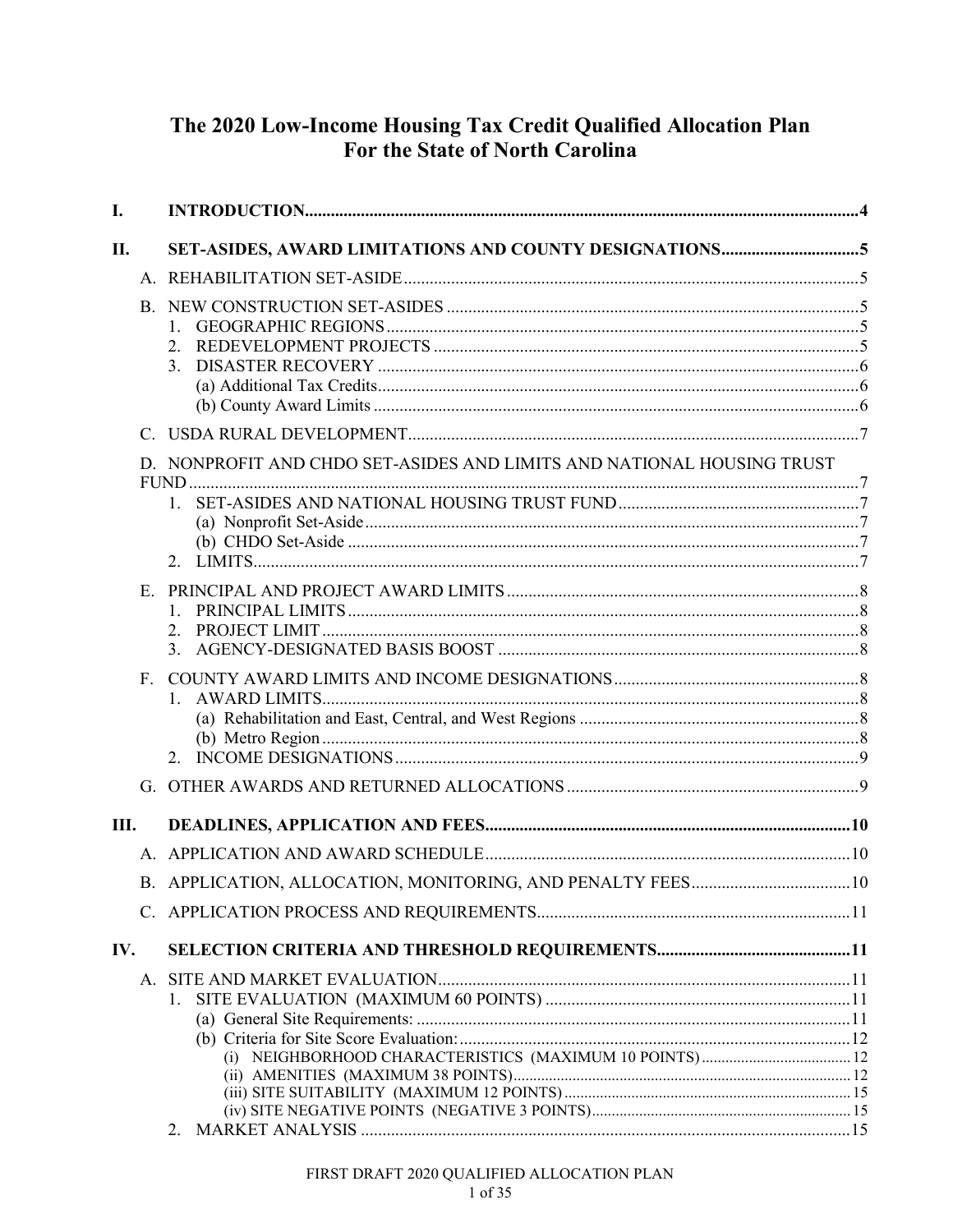|     |              | 2.                                                              |  |
|-----|--------------|-----------------------------------------------------------------|--|
|     |              |                                                                 |  |
|     |              |                                                                 |  |
|     |              | 1. MAXIMUM PROJECT DEVELOPMENT COSTS (NEGATIVE 10 POINTS)17     |  |
|     |              |                                                                 |  |
|     |              | 3. WORKFORCE HOUSING LOAN PROGRAM (Subject to appropriation) 19 |  |
|     |              |                                                                 |  |
|     |              |                                                                 |  |
|     |              |                                                                 |  |
|     |              | 2.                                                              |  |
|     |              |                                                                 |  |
|     | Е.           |                                                                 |  |
|     | $F_{\rm{L}}$ |                                                                 |  |
|     |              |                                                                 |  |
|     |              |                                                                 |  |
|     |              |                                                                 |  |
|     |              |                                                                 |  |
|     |              | 5.                                                              |  |
|     |              |                                                                 |  |
|     |              | 6.                                                              |  |
|     |              | 7.<br>8.                                                        |  |
|     |              |                                                                 |  |
|     |              |                                                                 |  |
|     |              |                                                                 |  |
|     |              |                                                                 |  |
|     |              |                                                                 |  |
|     |              |                                                                 |  |
|     |              |                                                                 |  |
|     |              |                                                                 |  |
|     |              |                                                                 |  |
|     |              |                                                                 |  |
|     |              | 3.                                                              |  |
|     |              |                                                                 |  |
| V.  |              |                                                                 |  |
|     |              |                                                                 |  |
|     |              |                                                                 |  |
|     |              |                                                                 |  |
| VI. |              |                                                                 |  |
|     |              |                                                                 |  |
|     |              |                                                                 |  |
|     |              | 2.                                                              |  |
|     |              | 3.                                                              |  |
|     |              | 4.                                                              |  |
|     |              | 5.                                                              |  |
|     |              | 6.                                                              |  |
|     |              |                                                                 |  |
|     |              |                                                                 |  |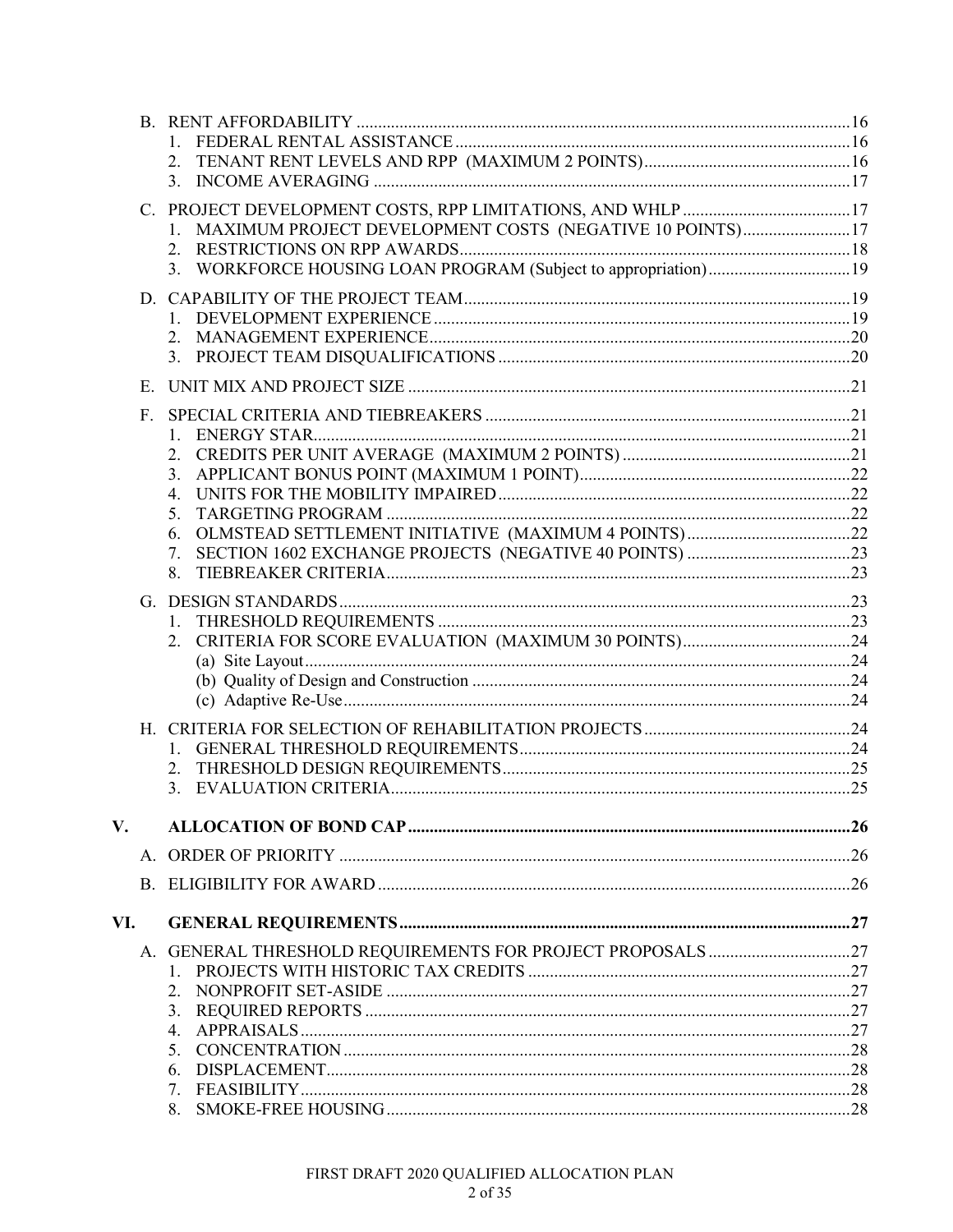|       | $\mathcal{D}$  |  |
|-------|----------------|--|
|       | 3.             |  |
|       | $\overline{4}$ |  |
|       | 5 <sub>1</sub> |  |
|       | 6.             |  |
|       | 7              |  |
|       | 8 <sub>1</sub> |  |
|       | 9.             |  |
|       |                |  |
|       |                |  |
|       |                |  |
|       |                |  |
|       |                |  |
| VII.  |                |  |
|       |                |  |
|       |                |  |
| VIII. |                |  |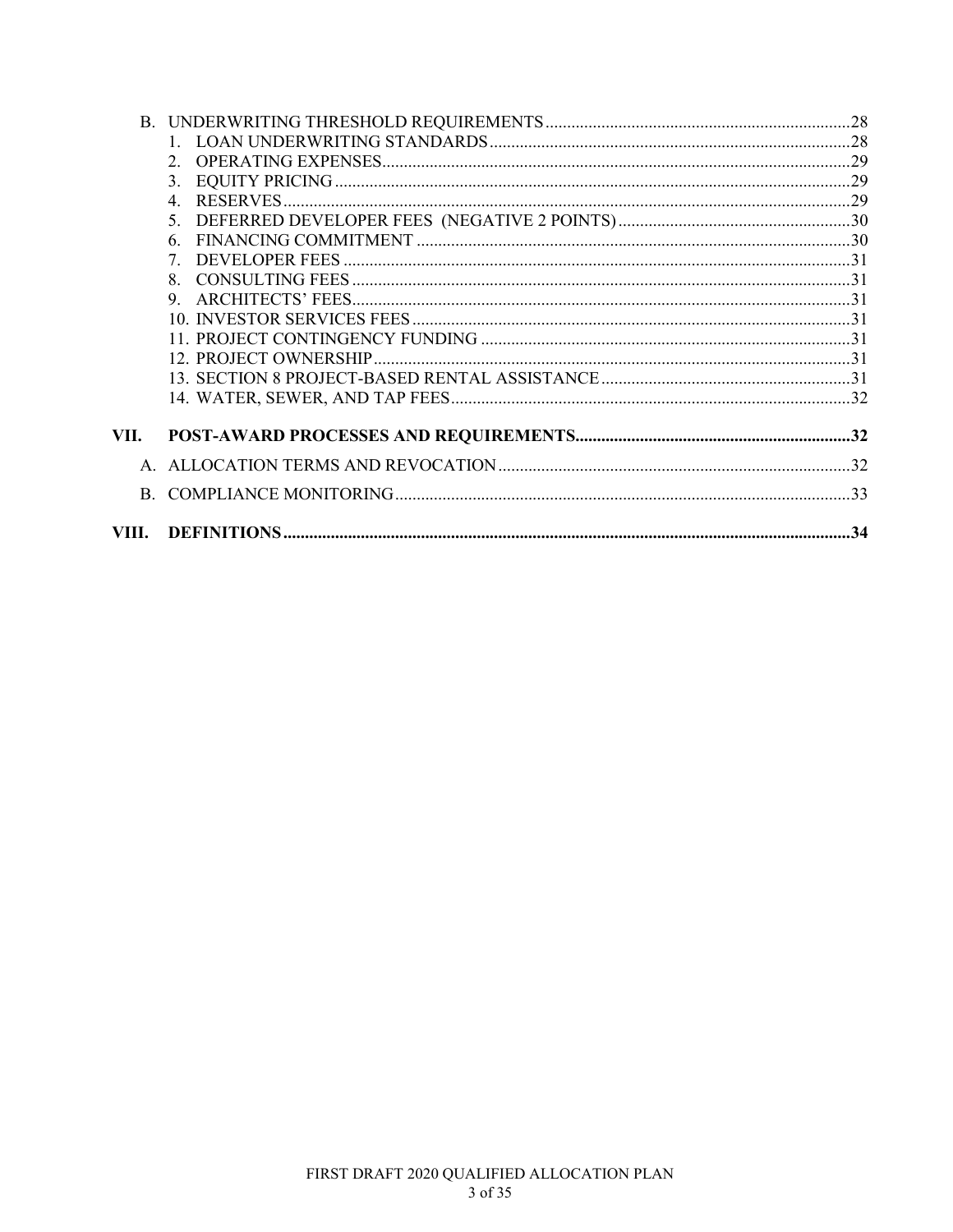# **I. INTRODUCTION**

The 2020 Qualified Allocation Plan (the Plan) has been developed by the North Carolina Housing Finance Agency (the Agency) as administrative agent for the North Carolina Federal Tax Reform Allocation Committee (the Committee) in compliance with Section 42 of the Internal Revenue Code of 1986, as amended (the Code). For purposes of the Plan, the term "Agency" shall mean the Agency acting on behalf of the Committee, unless otherwise provided.

The Plan was reviewed in one public hearing and met the other legal requirements prior to final adoption by the Committee. The staff of the Agency was present at the hearing to take comments and answer questions.

The Agency will only allocate low-income housing tax credits in compliance with the Plan. The Code requires the Plan contain certain elements. These elements, and others added by the Committee, are listed below.

A. Selection criteria to be used in determining the allocation of tax credits:

- Project location and site suitability.
- Market demand and local housing needs.
- Serving the lowest income tenants.
- Serving qualified tenants for the longest periods.
- Design and quality of construction.
- Financial structure and long-term viability.
- Use of federal project-based rental assistance.
- Use of mortgage subsidies.
- Experience of development team and management agent(s).
- Serving persons with disabilities and persons who are homeless.
- Willingness to solicit referrals from public housing waiting lists.
- Tenant populations of individuals with children.
- Projects intended for eventual tenant ownership.
- Projects that are part of a community redevelopment effort.
- Energy efficiency.
- Historic nature of the buildings.
- B. Threshold, underwriting and process requirements.
- C. Description of the Agency's compliance monitoring program, including procedures to notify the Internal Revenue Service of noncompliance with the requirements of the program.

In the process of administering the tax credit, Rental Production Program (RPP) and Workforce Housing Loan Program (WHLP), the Agency will make decisions and interpretations regarding project applications and the Plan. RPP and WHLP are state investments dedicated to making rental developments financially feasible and more affordable for working families and seniors. Unless otherwise stated, the Agency is entitled to the full discretion allowed by law in making all such decisions and interpretations. The Agency reserves the right to amend, modify, or withdraw provisions contained in the Plan that are inconsistent or in conflict with state or federal laws or regulations. In the event of a major:

- natural disaster,
- disruption in the financial markets, or
- reduction in subsidy resources available, including tax credits, RPP and WHLP funding,

the Agency may disregard any section of the Plan, including point scoring and evaluation criteria, that interferes with an appropriate response.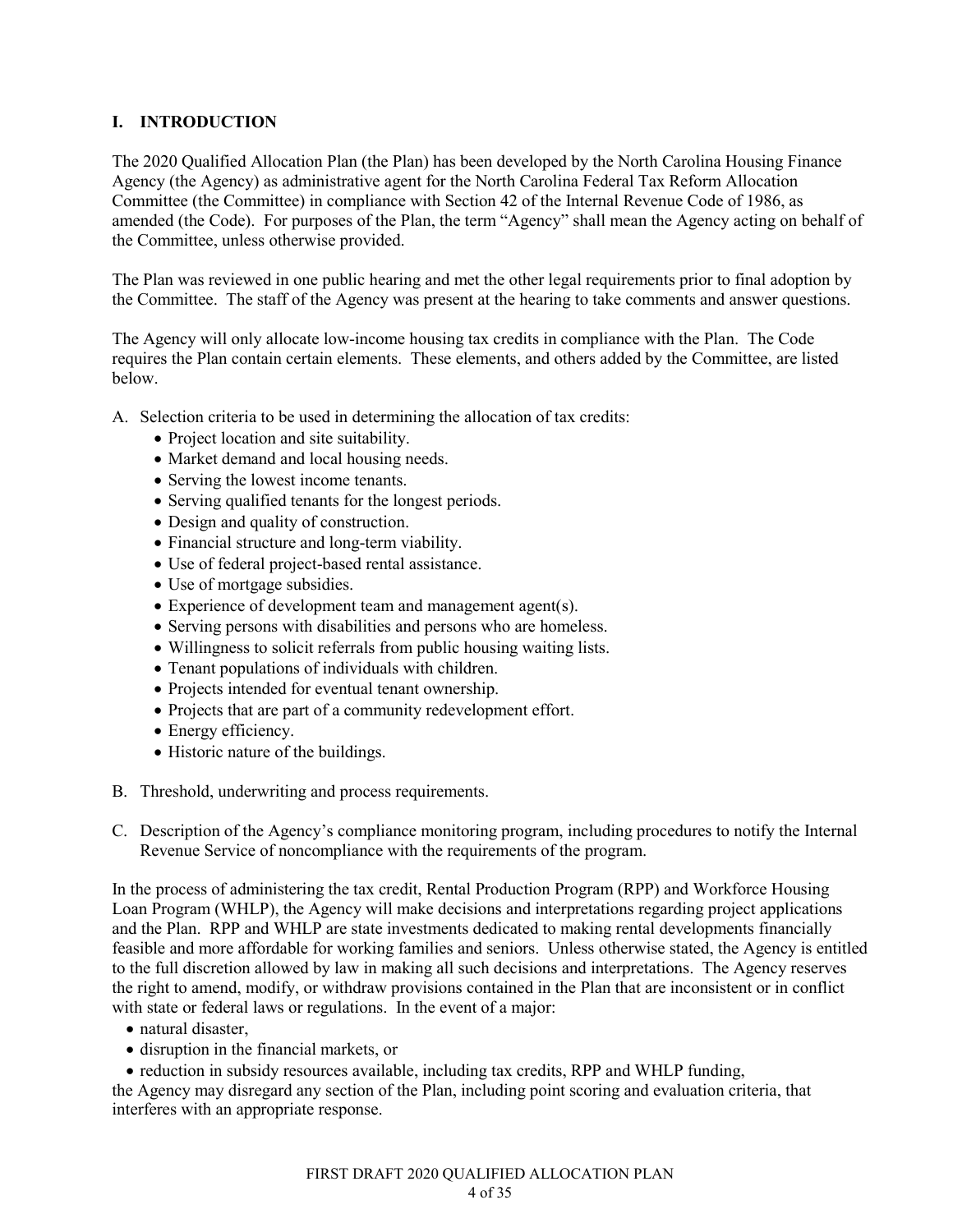# **II. SET-ASIDES, AWARD LIMITATIONS AND COUNTY DESIGNATIONS**

The Agency will determine whether applications are eligible under Section II(A) or II(B). This Section II only applies to 9% Tax Credit applications.

### A. REHABILITATION SET-ASIDE

The Agency will award up to ten percent (10%) of tax credits available after forward commitments to projects proposing rehabilitation of existing housing. The Agency may exceed this limitation to completely fund a project request. In the event eligible requests exceed the amount available, the Agency will determine awards based on the evaluation criteria in Section IV(H)(3). The maximum award under this set-aside to any one Principal will be one project.

The following will be considered new construction under Section II(B) below:

- adaptive re-use projects,
- entirely vacant residential buildings,
- proposals to increase and/or substantially re-configure residential units.

### B. NEW CONSTRUCTION SET-ASIDES

1. GEOGRAPHIC REGIONS

The Agency will award tax credits remaining after awards described above to new construction projects, starting with those earning the highest scoring totals within each of the following four geographic set-asides and continuing in descending score order through the last project that can be fully funded. The Agency reserves the right to revise the available credits in each set-aside to award the next highest scoring application statewide under Section  $II(G)(1)$ .

|           | <b>West 16%</b> |            | Central 234%  | <b>Metro 387%</b> |                  | <b>East 23%</b> |
|-----------|-----------------|------------|---------------|-------------------|------------------|-----------------|
| Alexander | Lincoln         | Alamance   | Moore         | Buncombe          | Beaufort         | Jones           |
| Alleghany | Macon           | Anson      | Orange        | Cumberland        | Bertie           | Lenoir          |
| Ashe      | Madison         | Cabarrus   | Person        | Durham            | Bladen           | Martin          |
| Avery     | McDowell        | Caswell    | Randolph      | Forsyth           | <b>Brunswick</b> | Nash            |
| Burke     | Mitchell        | Chatham    | Richmond      | Guilford          | Camden           | New Hanover     |
| Caldwell  | Polk            | Davidson   | Rockingham    | Mecklenburg       | Carteret         | Northampton     |
| Catawba   | Rutherford      | Davie      | Rowan         | Wake              | Chowan           | Onslow          |
| Cherokee  | Surry           | Franklin   | Scotland      |                   | Columbus         | Pamlico         |
| Clay      | Swain           | Granville  | Stanly        |                   | Craven           | Pasquotank      |
| Cleveland | Transylvania    | Harnett    | <b>Stokes</b> |                   | Currituck        | Pender          |
| Gaston    | Watauga         | Hoke       | Union         |                   | Dare             | Perquimans      |
| Graham    | Wilkes          | Iredell    | Vance         |                   | Duplin           | Pitt            |
| Haywood   | Yadkin          | Lee        | Warren        |                   | Edgecombe        | Robeson         |
| Henderson | Yancey          | Montgomery |               |                   | Gates            | Sampson         |
| Jackson   |                 |            |               |                   | Greene           | Tyrrell         |
|           |                 |            |               |                   | Halifax          | Washington      |
|           |                 |            |               |                   | Hertford         | Wayne           |
|           |                 |            |               |                   | Hyde             | Wilson          |
|           |                 |            |               |                   | Johnston         |                 |

# 2. REDEVELOPMENT PROJECTS

(a) If necessary, the Agency will adjust the awards under the Plan to ensure the overall allocation results in awards for two (2) Redevelopment Projects. Specifically, tax credits that would have been awarded to the lowest ranking project(s) that do(es) not meet the criteria below will be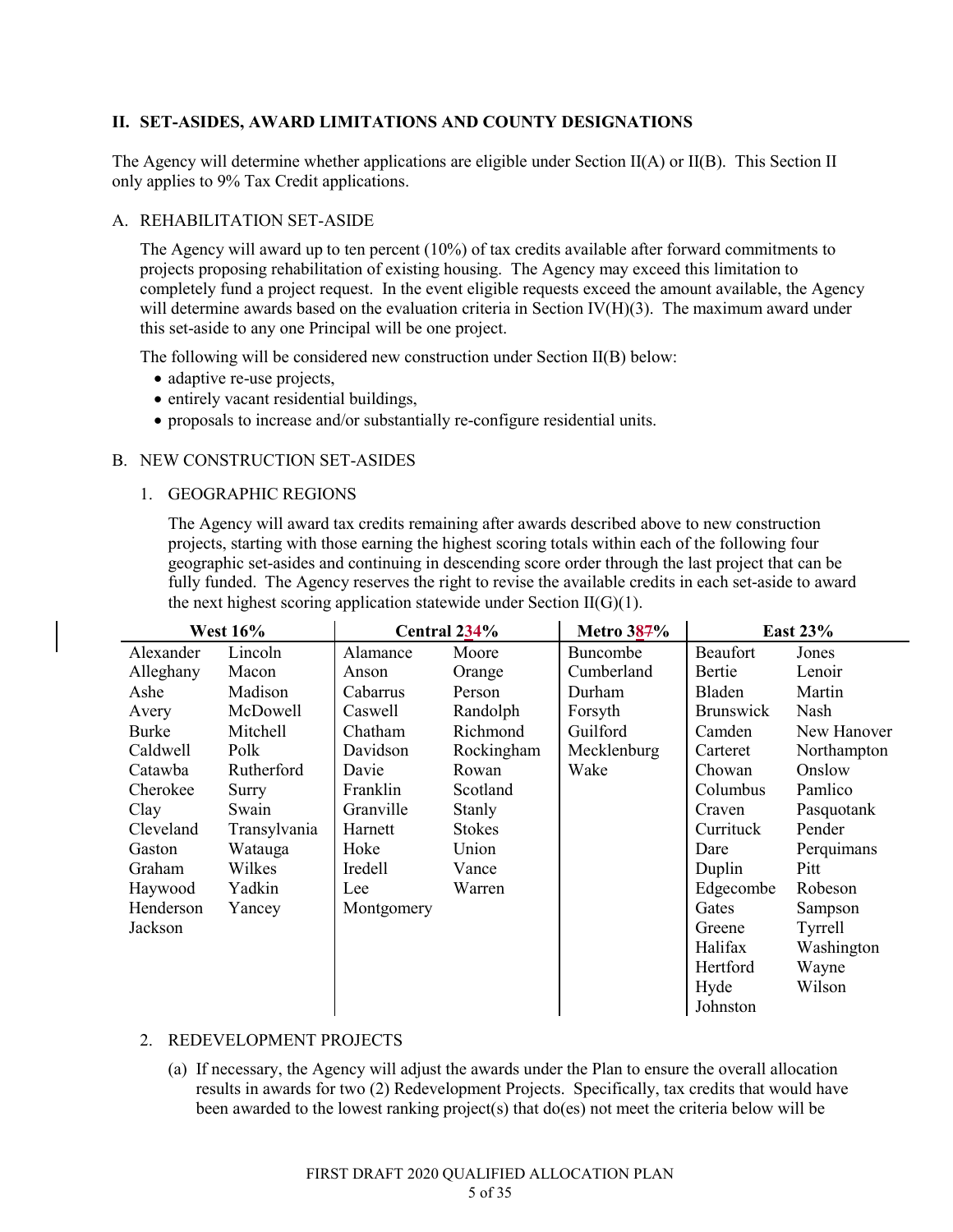awarded to the next highest ranking Redevelopment Project(s). The Agency may make such adjustment(s) in any geographic set-aside.

- (b) The following are required to qualify as a Redevelopment Project:
	- (i) The site currently contains or contained at least one structure used for commercial, residential, educational, or governmental purposes.
	- (ii) The application proposes adaptive re-use with historic rehabilitation credits and/or new construction.
	- (iii)Any required demolition has been completed or is scheduled for completion in 2020 (not including the project buildings).
	- (iv) A unit of local government initiated the project, evidenced by a Request for Proposal, Council minutes, or other documentation stipulating the project was originally envisioned by the local government, and has invested community development resources in the Half Mile area within the last ten years. A resolution will not suffice as evidence of local government initiation.
	- (v) As of the preliminary application deadline, a unit of local government formally adopted a plan to address the deterioration (if any) in the Half Mile area and approved one or more of the following for the project:
		- donation of at least one parcel of land,
		- waiver of impact, tap, or related fees normally charged,
		- commitment to lend/grant at least \$750,000 in the Metro region and \$250,000 in the East, Central or West of its housing development funds (net of any amount paid to the unit of government) as a source of permanent funding, or
		- is part of the Rental Assistance Demonstration (RAD) program under the U.S. Department of Housing and Urban Development (HUD).

The Agency will require official documentation of each element of local government participation.

# 3. DISASTER RECOVERY

#### (a) Additional Tax Credits

Twelve point five percent (12.5%) of tax credits available will be added to the East region before the Rehabilitation Set-Aside and before any allocations under the New Construction Set-Aside.

#### (b) County Award Limits

Should each county with an eligible application in the East or Central region receive one new construction award and credits remain in the respective region, counties declared a federal disaster area (Individual Assistance designation) under Hurricane Florence are eligible to receive a second new construction award.

If necessary, the Agency will adjust the awards under the Plan to ensure the overall allocation results in no less than one award for Cumberland County in the Metro region. The initial maximum under  $II(F)(b)$  will not apply to Cumberland County should that county be eligible for a second new construction award.

#### (c) Disaster Recovery Funds

New construction applications receiving an allocation of 9% tax credits in counties declared federal disaster areas (Individual Assistance designation) under Hurricane Florence are eligible for Disaster Recovery funds. Loan amounts will be determined by the Agency and used to reduce tax credit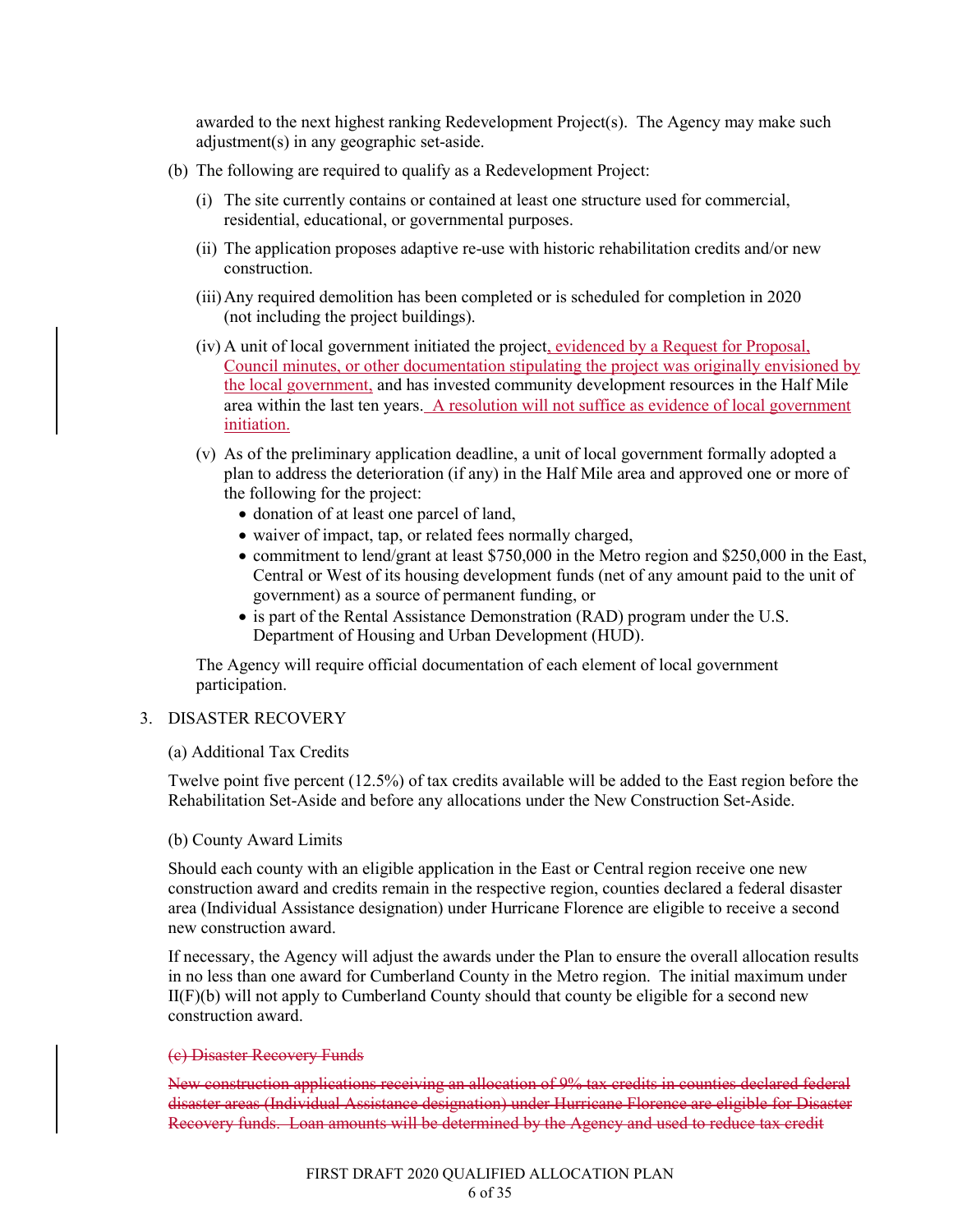and/or WHLP requests. The terms will be zero percent (0%) interest, twenty year balloon (no payments unless requesting RPP funds).

# C. USDA RURAL DEVELOPMENT

Up to \$750,000 will be awarded to eligible rehabilitation and/or new construction project(s) identified by the U.S. Department of Agriculture, Rural Development (RD) state office as a priority. These projects will count towards the applicable set-asides and limits. The maximum award under this set-aside to any one Principal will be one project. Other RD applications will be considered under the applicable setasides.

### D. NONPROFIT AND CHDO SET-ASIDES AND LIMITS AND NATIONAL HOUSING TRUST FUND

### 1. SET-ASIDES AND NATIONAL HOUSING TRUST FUND

If necessary, the Agency will adjust the awards under the Plan to ensure that the overall allocation results in:

- $\bullet$  ten percent (10%) of the state's federal tax credit ceiling being awarded to projects involving taxexempt organizations (nonprofits),
- fifteen percent (15%) of the Agency's HOME funds being awarded to projects involving Community Housing Development Organizations certified by the Agency (CHDOs) and
- all funds available from the National Housing Trust Fund have been awarded.

Specifically, tax credits that would have been awarded to the lowest ranking project(s) that do(es) not fall into one of these categories will be awarded to the next highest ranking project(s) that do(es) until the overall allocation(s) reach(es) the necessary percentage(s). The Agency may make such adjustment(s) in any set-aside.

(a) Nonprofit Set-Aside

To qualify as a nonprofit application, the project must either:

- not involve any for-profit Principals or
- comply with the material participation requirements of the Code, applicable federal regulations and Section VI(A)(2).
- (b) CHDO Set-Aside

To qualify as a CHDO application,

- the project must meet the requirements of subsection  $(D)(1)(a)$  above and 24 CFR 92.300(a)(1),
- the Applicant, any Principal, or any affiliate must not undertake any choice-limiting activity prior to successful completion of the U.S. Department of Housing and Urban Development (HUD) environmental clearance review, and
- the project and owner must comply with regulations regarding the federal CHDO set-aside.

The Agency may determine the requirements of the federal CHDO set-aside have been or will be met without implementing subsection  $(D)(1)(b)$ .

(c) National Housing Trust Fund

To qualify for the National Housing Trust Fund, the project must:

- $\bullet$  be located in a High Income county as designated in Section II(F)(2) and
- commit at least twenty-five percent (25%) of qualified low-income units will be affordable to and occupied by households with incomes at or below thirty percent (30%) of area median income. See **Appendix J** for additional information.
- 2. LIMITS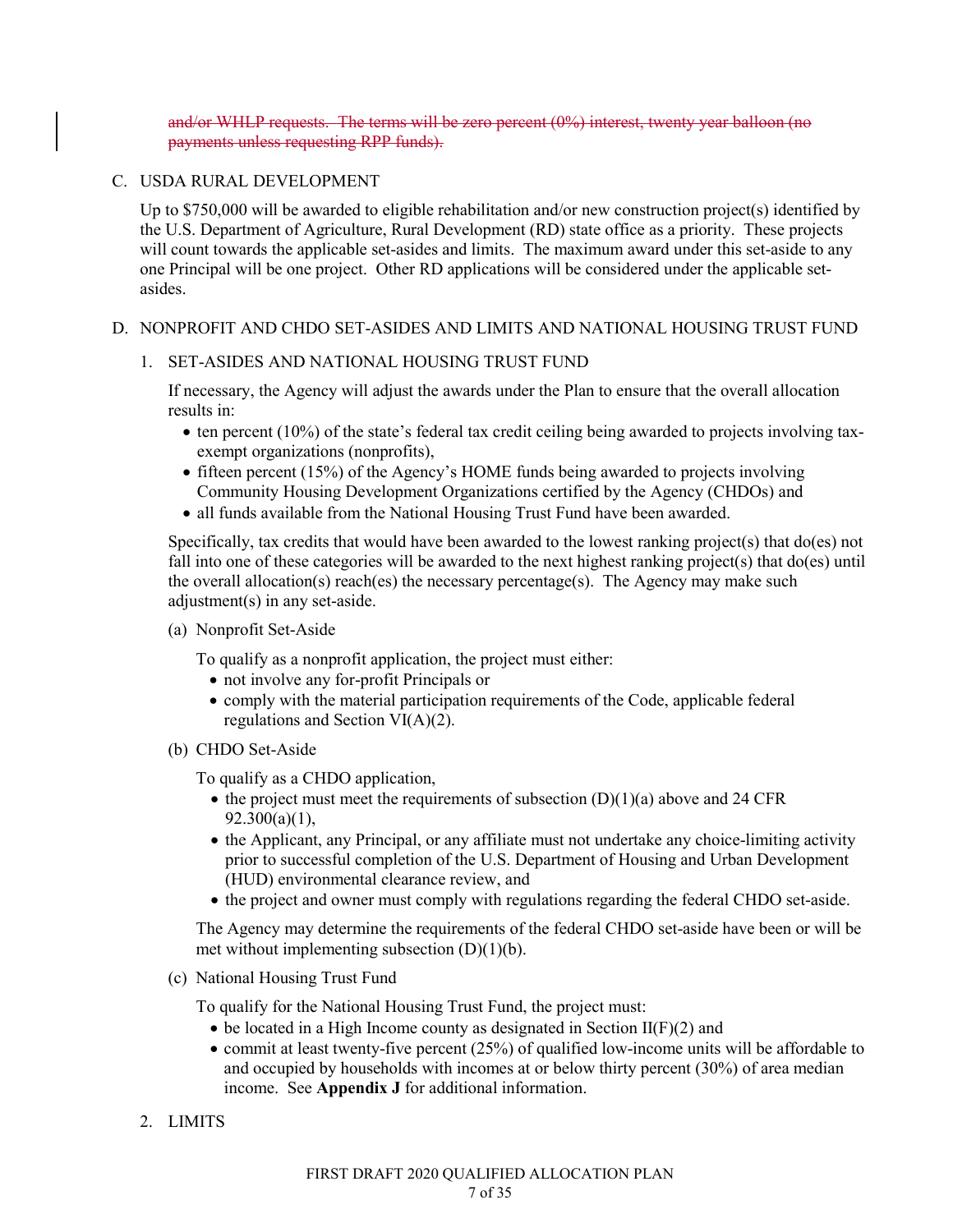No more than twenty percent (20%) of the overall allocation will be awarded to projects where a nonprofit organization (or its qualified corporation) is the Applicant under Section III( $C$ )(6). New construction awards will be counted towards this limitation first (in score order), then rehabilitation awards.

### E. PRINCIPAL AND PROJECT AWARD LIMITS

### 1. PRINCIPAL LIMITS

- (a) The maximum awards to any one Principal will be a total of \$1,800,000 in tax credits, including all set-asides. New construction awards will be counted towards this limitation first (in score order), then rehabilitation awards.
- (b) The Agency may further limit awards based on unforeseen circumstances.
- (c) For purposes of the maximum allowed in this subsection  $(E)(1)$ , the Agency may determine that a person or entity not included in an application is a Principal for the project. Such determination would include consideration of relationships between the parties in previously awarded projects and other common interests. Standard fee for service contract relationships (such as accountants or attorneys) will not be considered.

### 2. PROJECT LIMIT

The maximum award to any one project will be \$1,000,000.

3. AGENCY-DESIGNATED BASIS BOOST

The Agency can boost the eligible basis of new construction projects committing to the targeting in Section  $\Gamma\Gamma(B)(2)$  or that are located in an Opportunity Zone by up to ten percent (10%). Projects using the DDA or QCT basis increase are not eligible under this section.

# F. COUNTY AWARD LIMITS AND INCOME DESIGNATIONS

# 1. AWARD LIMITS

(a) Rehabilitation and East, Central, and West Regions

No county will be awarded more than one project under the rehabilitation set-aside. No county will be awarded more than one project under the new construction set aside except as specified under Section  $II(B)(3)(b)$ .

(b) Metro Region

The initial maximum award(s) for a county will be its percent share of the Metro region based on population (see **Appendix K**), unless exceeding this amount is necessary to complete a project request. If any tax credits remain, the Agency will make awards to the next highest scoring application(s). A county may receive one additional award, even if in excess of its share. See Section II(B)(3)(b) for Cumberland County exception.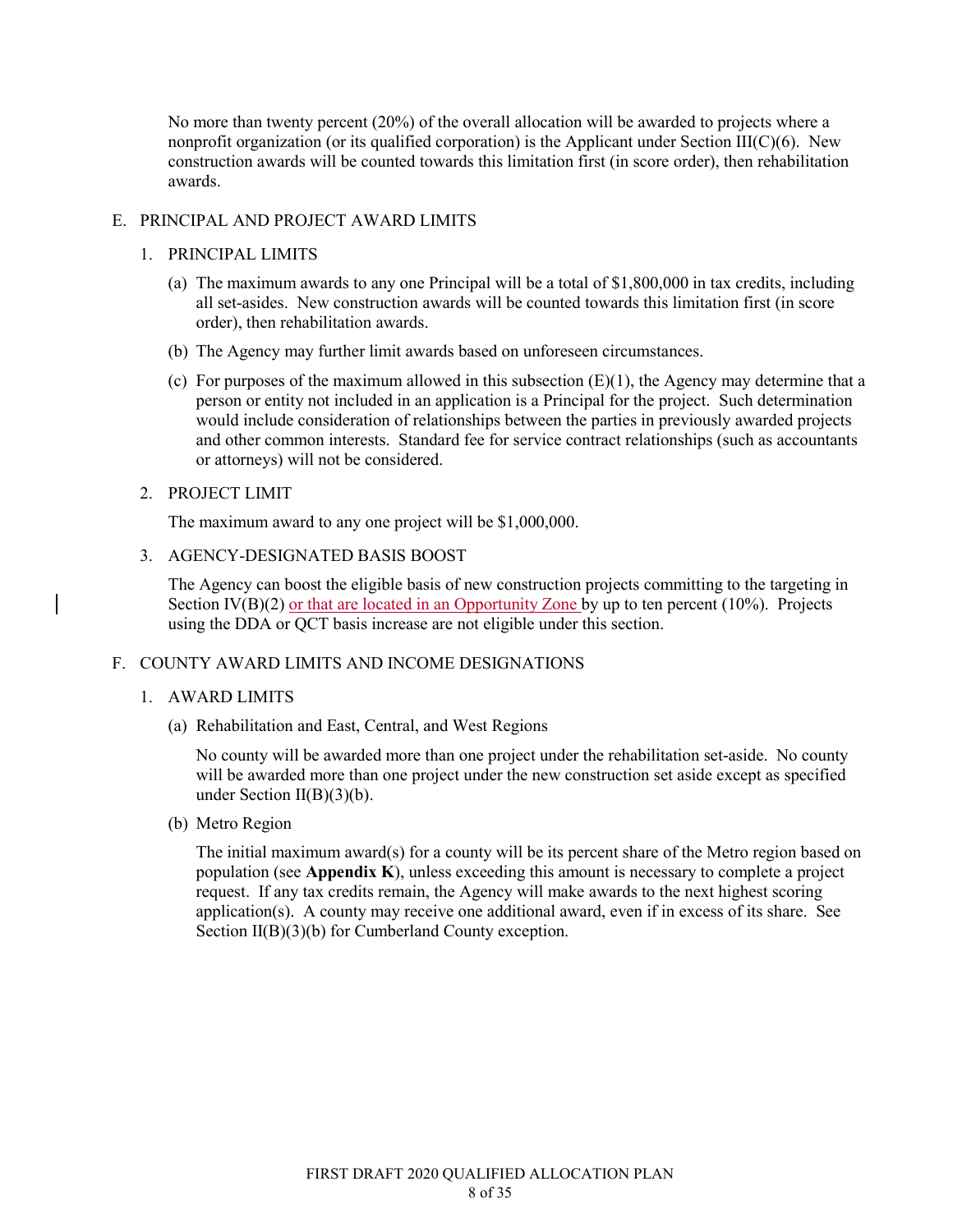### 2. INCOME DESIGNATIONS

The Agency is responsible for designating each county as High, Moderate or Low Income. The criteria used in making this determination was HUD's FY 20198 Median Family Income.

|                  | <b>High</b>    |              | Moderate          | Low       |                   |
|------------------|----------------|--------------|-------------------|-----------|-------------------|
| Buncombe         | Gaston         | Alamance     | Nash              | Alleghany | Macon             |
| <b>Brunswick</b> | Guilford       | Alexander    | Onslow            | Anson     | Martin            |
| Cabarrus         | Henderson      | Beaufort     | Pamlico           | Ashe      | McDowell          |
| Camden           | Iredell        | <b>Burke</b> | Pasquotank        | Avery     | <b>Mitchell</b>   |
| Carteret         | Johnston       | Caldwell     | Pender            | Bertie    | Montgomery        |
| Chatham          | <b>Lincoln</b> | Catawba      | Perquimans        | Bladen    | Northampton       |
| Craven           | Madison        | Craven       | Person            | Caswell   | Perquimans        |
| Currituck        | Mecklenburg    | Cumberland   | Pitt              | Cherokee  | Richmond          |
| Dare             | Moore          | Davie        | Polk              | Chowan    | Robeson           |
| Durham           | New Hanover    | Davidson     | Randolph          | Clay      | <b>Rutherford</b> |
| Forsyth          | Orange         | Edgecombe    | Rockingham        | Cleveland | Sampson           |
| Franklin         | Pitt           | Gates        | Rowan             | Columbus  | Scotland          |
|                  | Union          | Granville    | <b>Rutherford</b> | Duplin    | <b>Surry</b>      |
|                  | Wake           | Greene       | Stanly            | Graham    | Swain             |
|                  | Watauga        | Harnett      | <b>Stokes</b>     | Greene    | Tyrrell           |
|                  |                | Haywood      | Surry             | Halifax   | Vance             |
|                  |                | Henderson    | Transylvania      | Hertford  | Warren            |
|                  |                | Hoke         | Wayne             | Hyde      | Washington        |
|                  |                | Jackson      | Wilkes            | Jones     | Wilkes            |
|                  |                | Lee          | Wilson            | Lenoir    | Yancey            |
|                  |                | Lincoln      | Yadkin            |           |                   |
|                  |                | Madison      |                   |           |                   |
|                  |                | Mitchell     |                   |           |                   |

### G. OTHER AWARDS AND RETURNED ALLOCATIONS

- 1. The Agency may award tax credits remaining from the geographic set-asides to the next highest scoring eligible new construction application(s) in the East, Central, and West regions and/or one or more eligible rehabilitation applications. The Agency may also carry forward any amount of tax credits to the next year.
- 2. An owner returning a valid allocation of 20176 tax credits between October 1, 20198 and December 31, 20198 will receive an allocation of the same amount of 2020 tax credits if:
	- the project has obtained a building permit and closed its construction loan,
	- the owner pays a fee equal to the original allocation fee amount upon the return, and
	- the project's design is the same as approved at full application (other than changes approved by the Agency).

None of the Principals for the returned project may be part of a 2020 application.

3. The Agency may make a forward commitment of the next year's tax credits in an amount necessary to fully fund project(s) with a partial award or to any project application that was submitted in a prior year if such application meets all the minimum requirements of the Plan. In the event that credits are returned or the state receives credits from the national pool, the Agency may elect to carry such credits forward, make an award to any project application (subject only to the nonprofit set aside), or a combination of both.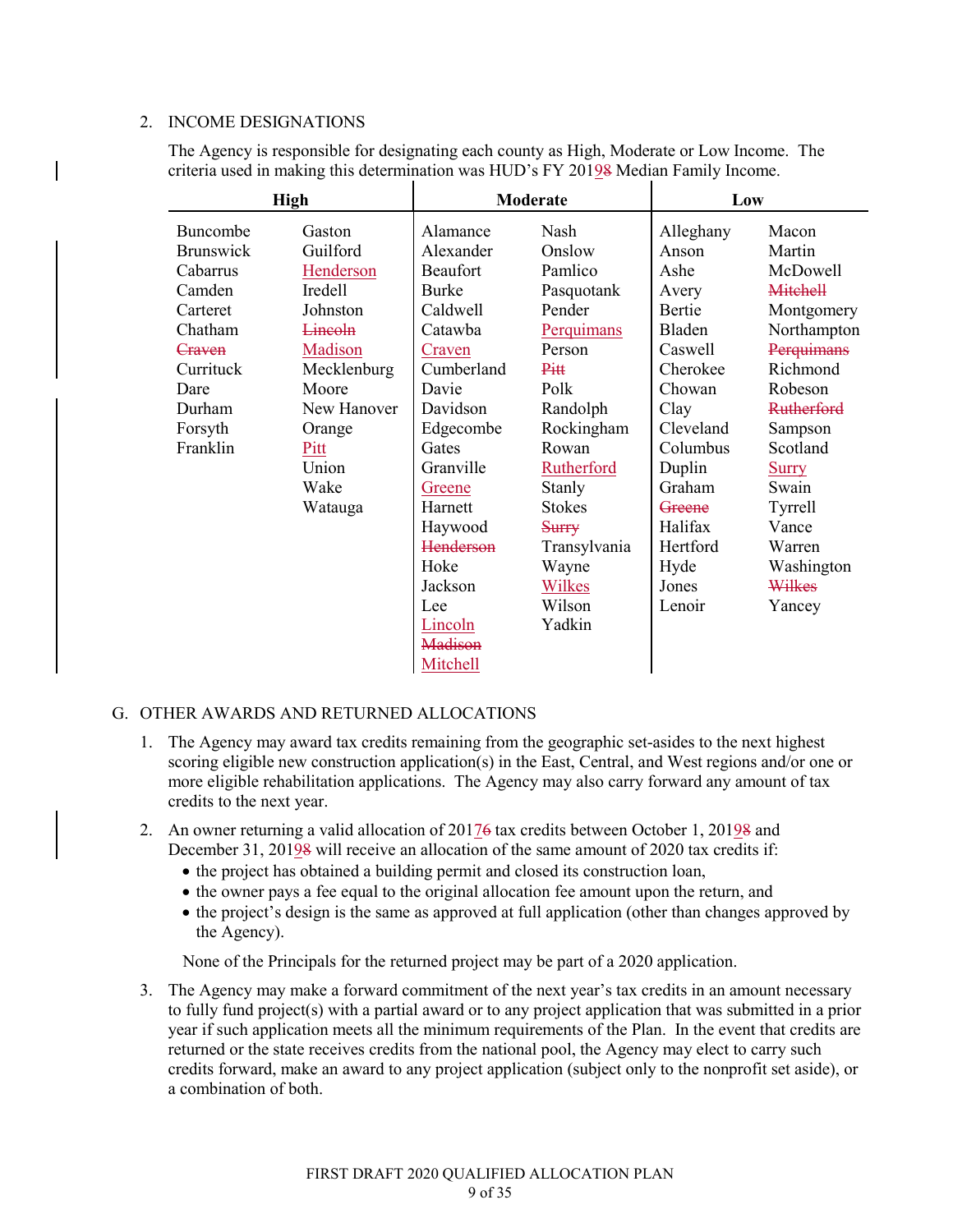# **III. DEADLINES, APPLICATION AND FEES**

### A. APPLICATION AND AWARD SCHEDULE

The following schedule will apply to the 2020 application process for 9% Tax Credits and the first round of tax-exempt bond volume and 4% Tax Credits.

| January 2418 | Deadline for submission of preliminary applications (12:00 noon)                            |
|--------------|---------------------------------------------------------------------------------------------|
| March 164    | Market analysts will submit studies to the Agency and Applicants                            |
| March 272    | Notification of final site scores                                                           |
| April 64     | Deadline for market-related project revisions (5:00 p.m.)                                   |
| April 138    | Deadline for the Agency and Applicant to receive the revised market study, if<br>applicable |
| May $150$    | Deadline for full applications (12:00 noon)                                                 |
| August       | Notification of tax credit awards                                                           |

The Agency will also accept tax-exempt bond volume and 4% Tax Credit applications any time between May 1 and October 1. When a preliminary application has been submitted in this timeframe, a schedule of milestones will be provided to the Applicant. The preliminary application submission date will determine when those milestones occur which will follow a time frame similar to the 9% Tax Credit round. The Agency will work with the Applicant to determine if the project will receive 2020 or  $2021\theta$ volume cap. Full applications can be submitted no later than January 17, 20210.

The Agency reserves the right to change the schedule to accommodate unforeseen circumstances.

### B. APPLICATION, ALLOCATION, MONITORING, AND PENALTY FEES

- 1. All Applicants are required to pay a nonrefundable fee of \$5,7860 at the submission of the preliminary application. This fee covers the cost of the market study or physical needs assessment and a \$1,3860 preliminary application processing fee (which will be assessed for every electronic application submitted). The Agency may charge additional fee(s) to cover the cost of direct contracting with other providers (such as appraisers).
- 2. All Applicants are required to pay a nonrefundable processing fee of \$1,3860 upon submission of the full application.
- 3. Entities receiving tax credit awards, including those involving tax-exempt bond volume, are required to pay a nonrefundable allocation fee equal to 0.842% of the project's total qualified basis.
- 4. The allocation fee will be due at the time of either the carryover allocation or bond volume award. Failure to return the required documentation and fee by the date specified may result in cancellation of the allocation. The Agency may assess other fees for additional monitoring responsibilities.
- 5. Owners must pay a monitoring fee of  $TBD900$  per unit (includes all units, qualified, unrestricted, and employee) prior to issuance of the project's IRS Form 8609. Any project utilizing income averaging or for which the Agency is the bond issuer must pay an additional monitoring fee of \$300 per unit.
- 6. If expenses for legal services are incurred by the Committee or Agency to correct mistakes of the owner which jeopardize use of the tax credits, such legal costs will be paid by the owner in the amount charged to the Committee or Agency.
- 7. The Agency may assess Applicants or owners a fee of up to \$2,000 for each instance of failure to comply with a written requirement, whether or not such requirement is in the Plan. The Agency will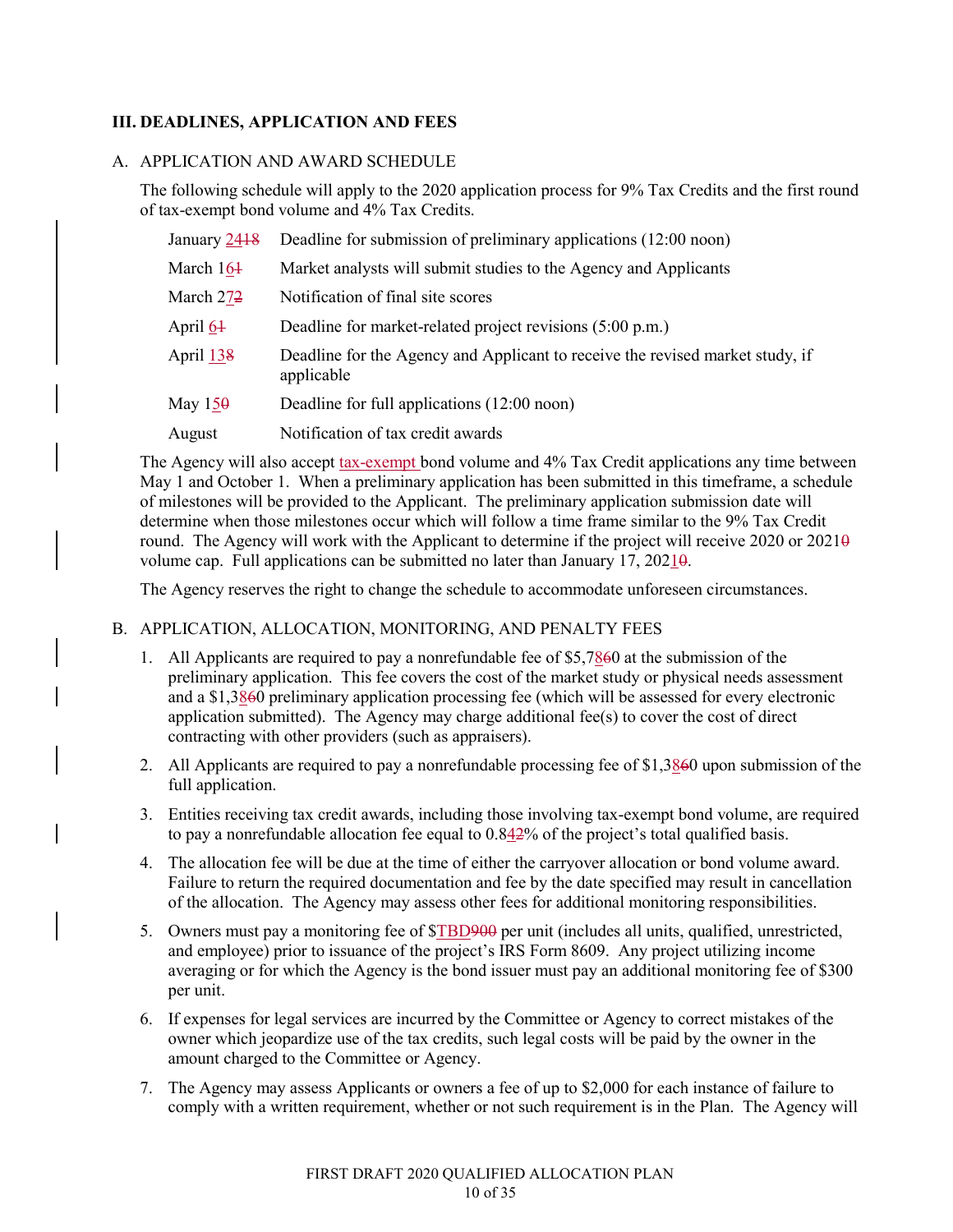not process applications or other documentation relating to any Principal who has an outstanding balance of fees owed; such a delay in processing may result in disqualification of application(s).

8. The Agency will assess \$1,500 for a Workforce Housing Loan Program closing and \$2,000 for an RPP closing.

### C. APPLICATION PROCESS AND REQUIREMENTS

- 1. The Agency may require Applicants to submit any information, letter, or representation relating to Plan requirements or point scoring as part of the application process.
- 2. Any failure to comply with an Agency request under subsection  $(C)(1)$  above or any misrepresentation, false information or omission in any application document may result in disqualification of that application and any other involving the same owner(s), Principal(s), consultant(s) and/or application preparer(s). Any misrepresentation, false information or omission in the application document may also result in a revocation of a tax credit allocation.
- 3. Only one application can be submitted per site (new construction or rehabilitation).
- 4. The Agency may elect to treat applications involving more than one site, population type (family/elderly) or activity (new/rehabilitation) as separate for purposes of the Agency's application process. Each application would require a separate initial application fee. The Agency may allow such applications to be considered as one for the full application underwriting if all sites are secured by one permanent mortgage and are not intended for separation and sale after the tax credit allocation.
- 5. The Agency will notify the appropriate unit of government about the project after submission of the full application.
- 6. For each application one individual or validly existing entity must be identified as the Applicant and execute the preliminary and full applications. An entity may be one of the following:
	- (a) corporation, including nonprofits,
	- (b) limited partnership, or
	- (c) limited liability company.

Only the identified Applicant will have the ability to make decisions with regard to that application and be considered under Section  $\text{IV}(D)(1)$ . The Applicant may enter into joint venture or other agreements but the Agency will not be responsible for evaluating those documents to determine the relative rights of the parties. If the application receives an award the Applicant must become a managing member or general partner of the ownership entity.

# **IV. SELECTION CRITERIA AND THRESHOLD REQUIREMENTS**

Applications must meet all applicable threshold requirements to be considered for award and funding. Scoring and threshold determinations made in prior years are not binding on the Agency for the 2020 cycle.

### A. SITE AND MARKET EVALUATION

The Agency will not accept a full application where the preliminary application does not meet all site and market threshold requirements.

### 1. SITE EVALUATION (MAXIMUM 60 POINTS)

- (a) General Site Requirements:
	- (i) Sites must be sized to accommodate the number and type of units proposed. The Applicant or a Principal must have site control by the preliminary application deadline as evidenced by an option, contract or deed. The documentation of site control must include a plot plan.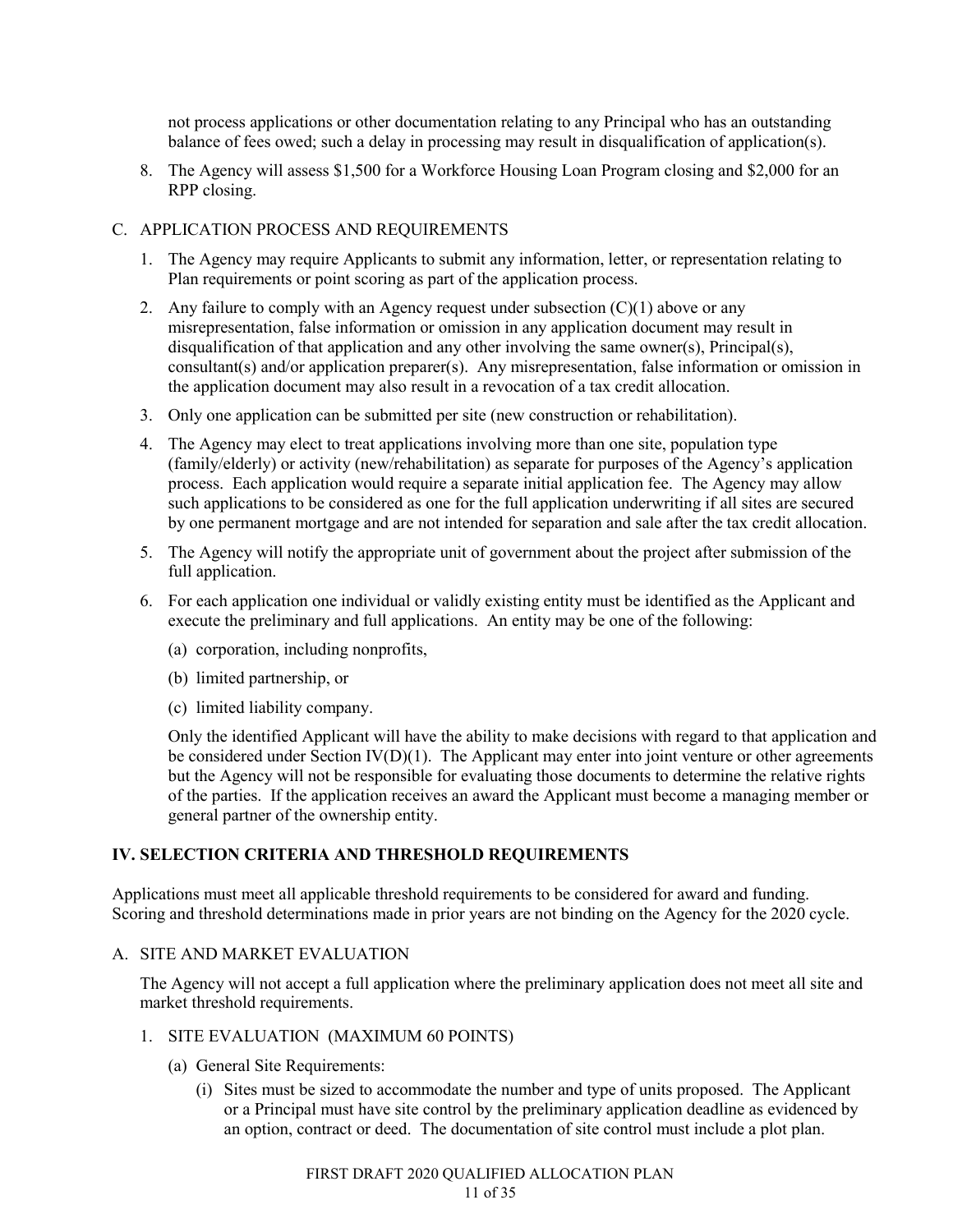- (ii) Required zoning must be in place by the full application deadline, including special/conditional use permits, and any other discretionary land use approval required (includes all legislative or quasi-judicial decisions).
- (iii)Water and sewer must be available with adequate capacity to serve the site. Sites should be accessed directly by existing paved, publicly maintained roads. If not, it will be the owner's responsibility to extend utilities and roads to the site. In such cases, the Applicant must explain and budget for such plans and document the right to perform such work.
- (iv) To be eligible for RPP funds, the preliminary application must contain the Agency's "Notice of Real Property Acquisition" form. The form must be executed by all parties before or at the same time as the option or contract.

### (b) Criteria for Site Score Evaluation:

Site scores will be based on the following factors. Each will also serve as a threshold requirement; the Agency may remove an application from consideration if the site is sufficiently inadequate in one of the categories. An application must have a minimum total score of 45 points.

- (i) NEIGHBORHOOD CHARACTERISTICS (MAXIMUM 10 POINTS)
	- Good: 10 points if structures within a Half Mile are well maintained or the site qualifies as a Redevelopment Project (see Section II(B)(2)(b))
	- Fair: 5 points if structures within a Half Mile are not well maintained and there are visible signs of deterioration
	- Poor: 0 points if structures within a Half Mile are Blighted or have physical security modifications (e.g. barbed wire fencing or bars on windows)

Half Mile: The half mile radius from the approximate center of the site (does not apply to Amenities below).

Blighted: A structure that is abandoned, deteriorated substantially beyond normal wear and tear, a public nuisance, or appears to violate minimum health and safety standards.

#### (ii) AMENITIES (MAXIMUM 38 POINTS)

Other than applications with tribally-appropriated funds or near bus/transit stops (described at the end of this subsection), points will be determined according to the matrix below. For an amenity to be eligible for points, the application must include documentation required by the Agency of meeting the applicable criteria. In all cases the establishment must be open to the general public and operating as of the preliminary application deadline with no announced closing as of the preliminary application deadline.prior to the notification of final site scores.

|                              | Driving Distance in Miles |            |          |          |
|------------------------------|---------------------------|------------|----------|----------|
| <b>Primary Amenities</b>     |                           |            |          |          |
| (maximum 26 points)          | $\leq 1$                  | $\leq 1.5$ | $\leq$ 2 | $\leq$ 3 |
| Grocery                      | 12pts.                    | $10$ pts.  | 8 pts.   | 6 pts.   |
| Shopping                     | 7 pts.                    | 6 pts.     | 5 pts.   | 4 pts.   |
| Pharmacy                     | 7 pts.                    | 6 pts.     | 5 pts.   | 4 pts.   |
| <b>Secondary Amenities</b>   |                           |            |          |          |
| (maximum 12 points)          | $\leq$ 1                  | $\leq 1.5$ | $\leq$ 2 | $\leq$ 3 |
| <b>Other Primary Amenity</b> | 5 pts.                    | 4 pts.     | 3 pts.   | 2 pts.   |
| Service                      | $3$ pts.                  | 2 pts.     | $1$ pt.  | $0$ pts. |
| Healthcare                   | $3$ pts.                  | 2 pts.     | $1$ pt.  | $0$ pts. |
| <b>Public Facility</b>       | 3 pts.                    | 2 pts.     | l pt.    | $0$ pts. |

#### FIRST DRAFT 2020 QUALIFIED ALLOCATION PLAN 12 of 35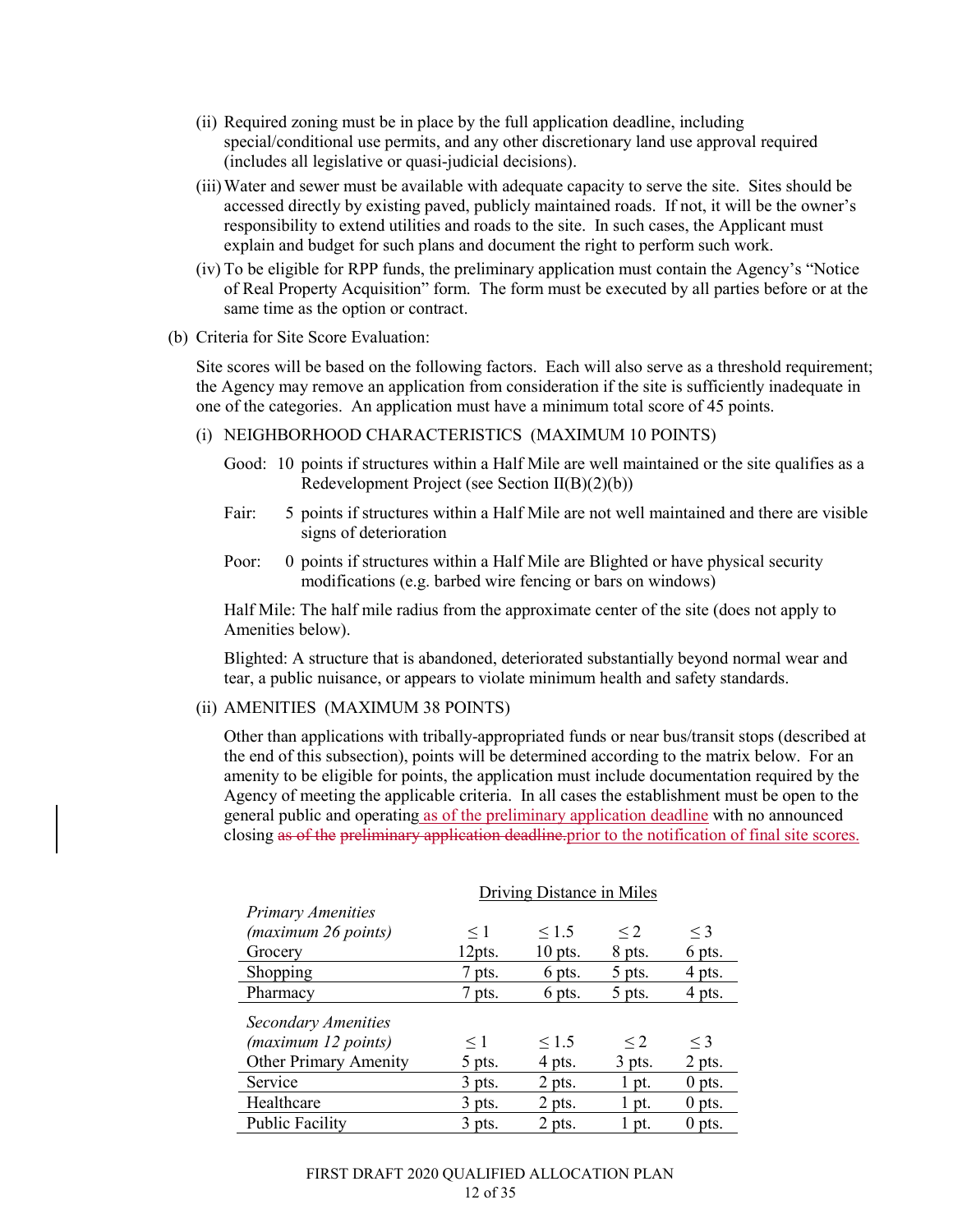| Public School (Family)  | $\beta$ pts.        | $2$ pts. | $0$ pts. |
|-------------------------|---------------------|----------|----------|
| Senior Center (Elderly) | $\frac{1}{2}$ pts.  | 2 pts.   | $0$ pts. |
| Retail                  | $\overline{3}$ pts. | 2 pts.   | $0$ pts. |

|                              | Driving Distance in Miles, Small Town* |            |          |          |
|------------------------------|----------------------------------------|------------|----------|----------|
| <b>Primary Amenities</b>     |                                        |            |          |          |
| (maximum 26 points)          | $\leq$ 2                               | $\leq$ 2.5 | $\leq$ 3 | $\leq$ 4 |
| Grocery                      | $12$ pts.                              | $10$ pts.  | 8 pts.   | 6 pts.   |
| Shopping                     | 7 pts.                                 | 6 pts.     | 5 pts.   | 4 pts.   |
| Pharmacy                     | 7 pts.                                 | 6 pts.     | 5 pts.   | 4 pts.   |
| Secondary Amenities          |                                        |            |          |          |
| (maximum 12 points)          | $\leq$ 2                               | $\leq$ 2.5 | $\leq$ 3 | $\leq$ 4 |
| <b>Other Primary Amenity</b> | 5 pts.                                 | 4 pts.     | $3$ pts. | 2 pts.   |
| Service                      | $3$ pts.                               | 2 pts.     | $1$ pt.  | $0$ pts. |
| Healthcare                   | $3$ pts.                               | 2 pts.     | 1 pt.    | $0$ pts. |
| <b>Public Facility</b>       | $3$ pts.                               | 2 pts.     | $1$ pt.  | $0$ pts. |
| Public School (Family)       | $3$ pts.                               | 2 pts.     | $1$ pt.  | $0$ pts. |
| Senior Center (Elderly)      | $3$ pts.                               | 2 pts.     | 1 pt.    | $0$ pts. |
| Retail                       | $3$ pts.                               | 2 pts.     | $1$ pt.  | $0$ pts. |

\* A Small Town is a municipality with a population of less than 10,000 people. The list of town sizes can be found on the Office of State Budget and Management web site at https://www.osbm.nc.gov/demog/municipal-population-estimates. The Certified 2017 Population Estimates, Municipal Estimates – Alphabetically by municipality will be used to determine a town's population. A site is not required to be within the town limits to qualify but must have an address of a Small Town. Any application in an unincorporated town not appearing on the Small Town list but recognized as a community must have Agency approval to be considered a Small Town prior to the preliminary application deadline.

Only one establishment will count for each row under Primary and Secondary Amenities. For example, an application for a site with a public park, library, and community center all between one mile and one and a half miles will receive only 2 points under Public Facility.

The driving distance will be the mileage as calculated by Google Maps and must be a drivable route as of the preliminary application deadline. The drivable route must be shown in satellite view map format (written directions optional). A photo of each amenity must also be provided. The measurement will be:

- the point closest to the site entrance to or from
- the point closest to the amenity entrance.

Driveways, access easements, and other distances in excess of 500 feet between the nearest residential building of the proposed project and road shown on Google Maps will be included in the driving distance. For scattered site projects, the measurement will be from the location with the longest driving distance(s). Scattered site is defined as buildings on separate parcels, not connected by internal drive, and with separate entrances.

| Aldi  | <b>Food Matters Market</b>          | I Just Save | Save-A-Lot          |
|-------|-------------------------------------|-------------|---------------------|
|       | Fresh Air Galaxy                    |             |                     |
| Bi-Lo | Food Centers                        | Kroger      | <b>Sprouts</b>      |
|       | Bo's Food Stores   The Fresh Market | Lid1        | <b>Super Target</b> |

The following establishments qualify as a Grocery: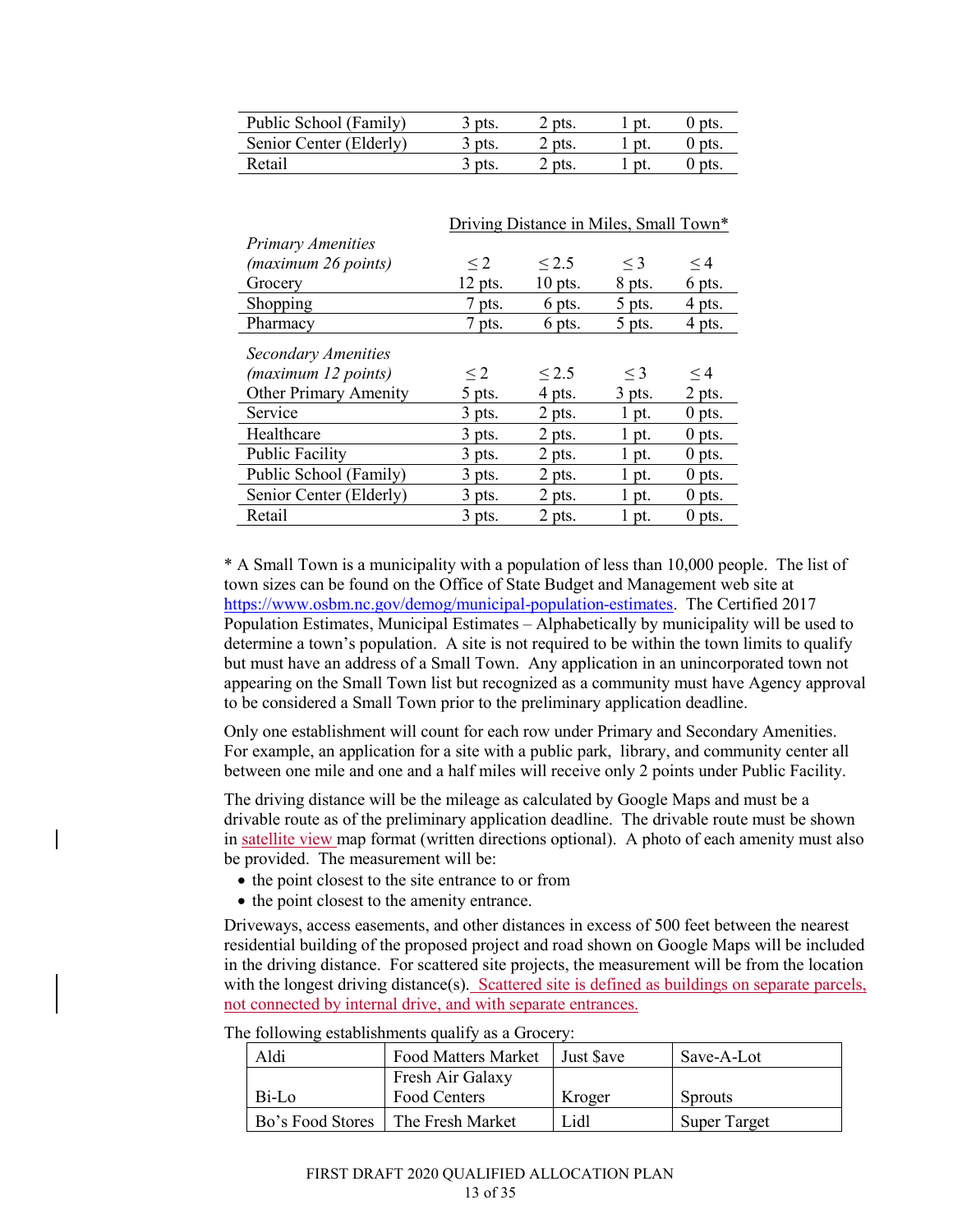| Compare Foods       | Harris Teeter   | Lowes Foods   | Trader Joe's                |
|---------------------|-----------------|---------------|-----------------------------|
|                     |                 |               | Walmart                     |
| Earth Fare          | <b>Harveys</b>  | Piggly Wiggly | Neighborhood Market         |
| Fairvalue           | Hopey & Company | Publix        | <b>Walmart Supercenter</b>  |
| <b>Family Foods</b> | <b>IGA</b>      | Red & White   | <b>Weaver Street Market</b> |
| Food Lion           | Ingle's Market  | Sav-Mor       | Whole Foods                 |

The following establishments qualify as Shopping:

| Big Lots             | Kmart                  | Target                     |
|----------------------|------------------------|----------------------------|
| Dollar General       | Maxway                 | <b>Super Target</b>        |
| Dollar Tree          | Ollie's Bargain Outlet | Walmart                    |
| <b>Family Dollar</b> | Roses                  | <b>Walmart Supercenter</b> |
| Fred's Super Dollar  | Roses Express          |                            |

To qualify as a Pharmacy, the establishment must have non-medical general merchandise items for sale (not including pharmacies within hospitals).

To qualify as a Secondary Amenity, the establishment must meet the applicable requirement(s) below.

Other Primary Amenity: second Grocery, Shopping or Pharmacy (not used as Primary Amenity)

Service: restaurant, bank/credit union, or gas station with convenience store

Healthcare: hospital, urgent care business, general/family practice, or general dentist (not to include orthodontist); does not include medical specialists or clinics within pharmacies

Public Facility (any of the following):

- community center with scheduled activities operated by a local government
- public park owned and maintained by a local government containing, at a minimum, playground equipment and/or walking/bike trails and listed on a map, website, or other official means
- library operated by a local government open at least five days a week

Public School: non-alternative elementary, middle or high school (family properties only)

Senior Center: with scheduled activities operated by a local government (elderly properties only)

Retail: any Grocery or Shopping not listed as a Primary or Other Primary Amenity; any strip shopping center with a minimum of 4 operating establishments; any grocery or general merchandise establishment

A commitment of at least \$250,000 in tribally-appropriated funds (including through the Native American Housing Assistance and Self Determination Act) qualifies for 6 points, not to exceed the total for subsection (ii). The commitment must meet the requirements of Section VI(B)(6)(b) and be submitted as part of the preliminary application.

A bus/transit stop qualifies for 6 points, not to exceed the total for subsection (ii), if it is:

- in service as of the preliminary application date,
- at a fixed location and has a covered waiting area,
- served by a public transportation system six days a week, including for 12 consecutive hours on weekdays, and
- within 0.25 miles walking distance of the proposed project site entrance using existing continuous sidewalks (excluding the proposed project site) and crosswalks.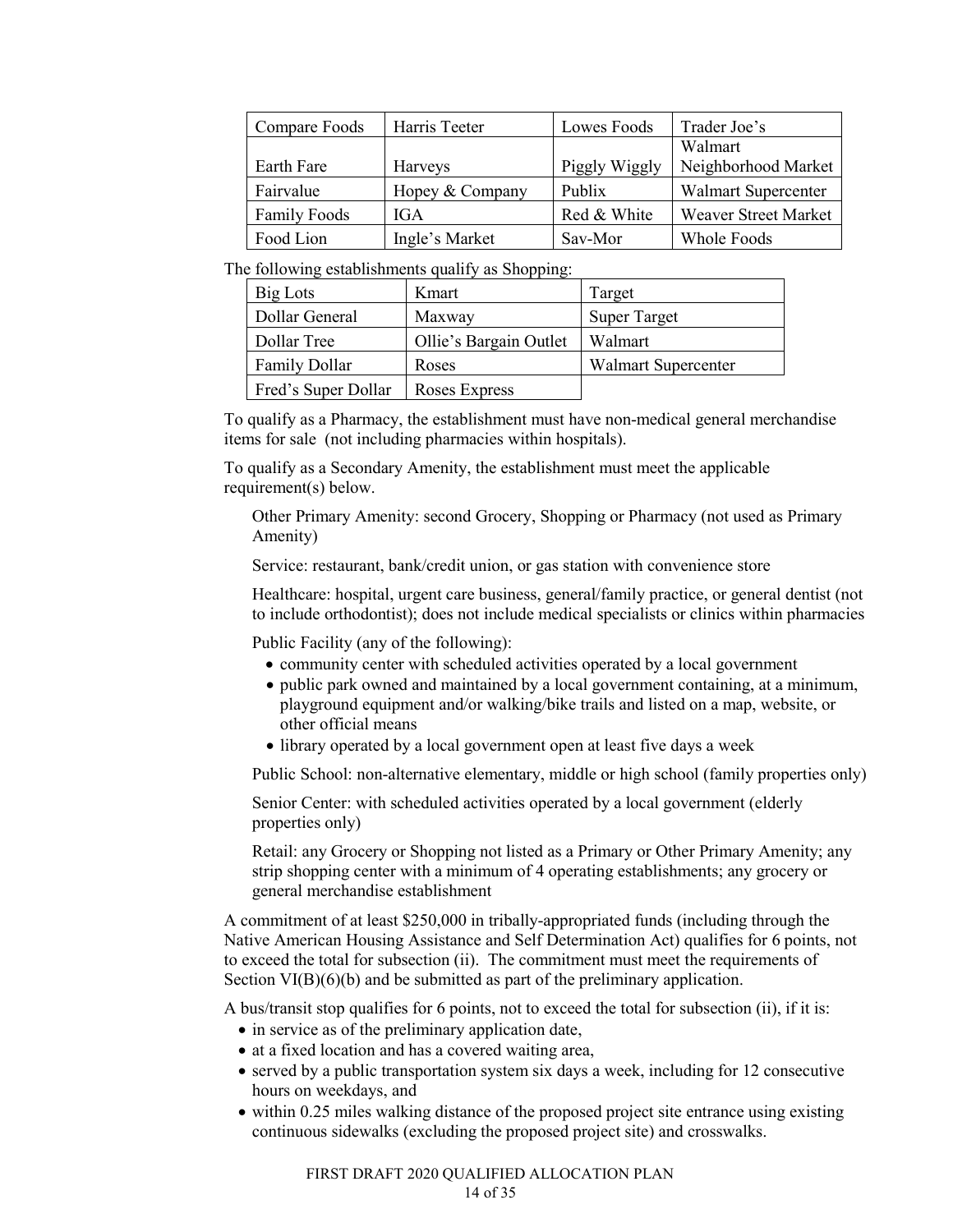A bus/transit stop qualifies for 2 points, not to exceed the total for subsection (ii), if all of the above criteria are met except for a covered waiting area.

### (iii)SITE SUITABILITY (MAXIMUM 12 POINTS)

3 points if there is no Incompatible Use, which includes the following activities, conditions, or uses within the distance ranges specified:

Half Mile

- airports
- chemical or hazardous materials storage/disposal
- industrial or agricultural activities with environmental concerns (such as odors or pollution)
- commercial junk or salvage yards
- landfills currently in operation
- sources of excessive noise
- wastewater treatment facilities

A parcel or right of way within 500 feet containing any of the following:

- adult entertainment establishment
- distribution facility
- factory or similar operation
- jail or prison
- large swamp

Any of the following within 250 feet of a proposed project building:

- electrical utility substation, whether active or not
- frequently used railroad tracks (not to include passenger light railexeept within 0.25 miles of an approved light rail passenger stop)
- high traffic corridor
- power transmission lines and tower
- 3 points if there are no negative features, design challenges, physical barriers, or other unusual and problematic circumstances that would impede project construction or adversely affect future tenants, including but not limited to: power transmission lines and towers, flood hazards, steep slopes, large boulders, ravines, year-round streams, wetlands, and other similar features (for adaptive re-use projects: suitability for residential use and difficulties posed by the building(s), such as limited parking, environmental problems or the need for excessive demolition)
- 3 points if the project would be visible to potential tenants using normal travel patterns and is within 500 feet of a building that is currently in use for residential, commercial, educational, or governmental purposes (excluding Blighted structures or Incompatible Uses)
- 3 points if traffic controls allow for safe access to the site; for example limited sight distance (blind curve) or having to cross three or more lanes of traffic going the same direction when exiting the site would not receive points.

### (iv) SITE NEGATIVE POINTS (NEGATIVE 3 POINTS)

Up to 3 points will be deducted from a site deemed to be unsuitable for housing. This determination recognizes a site may meet all site evaluation scoring criteria but not be suitable for housing regardless of having required zoning or local government support.

#### 2. MARKET ANALYSIS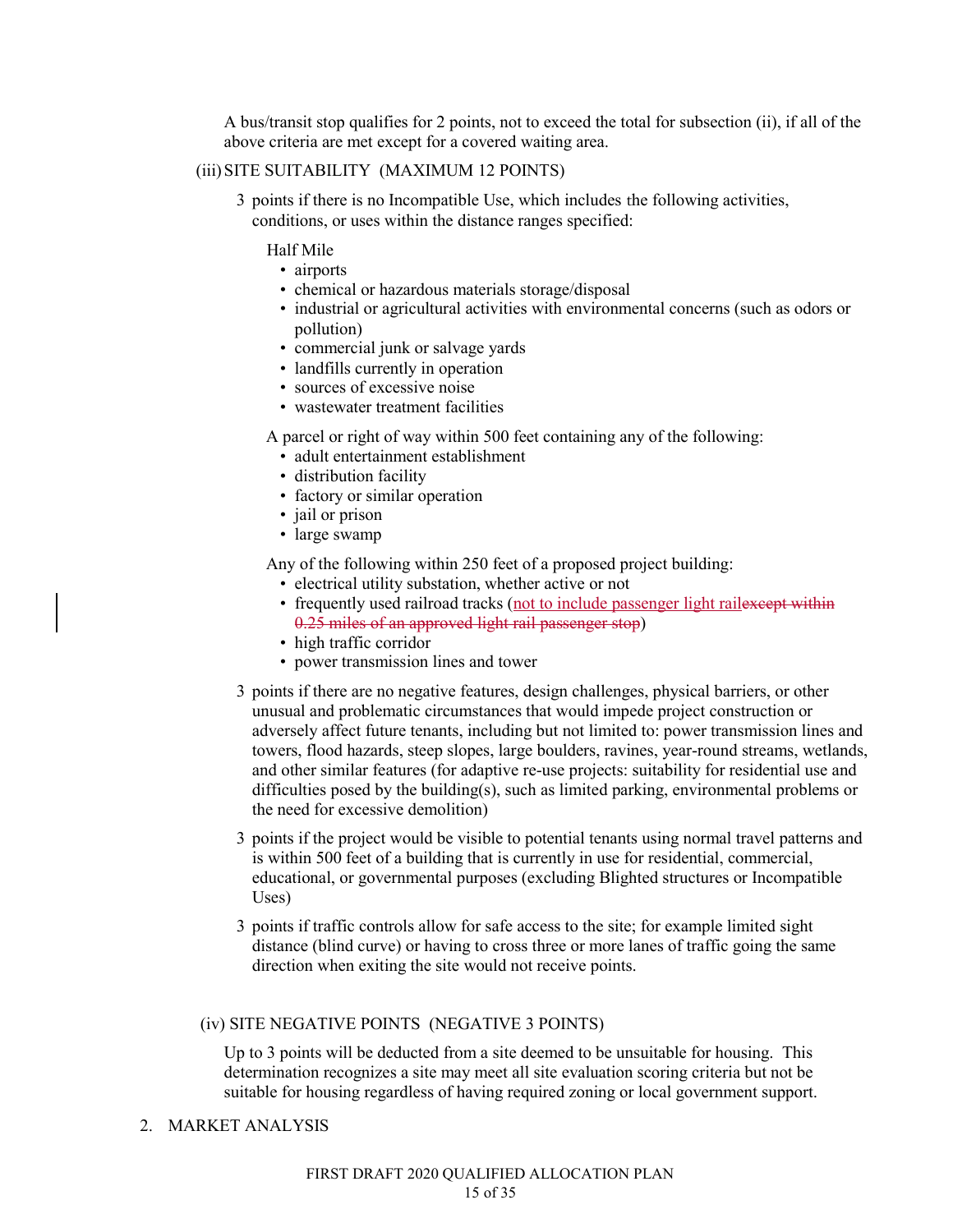The Agency will administer the market study process based on this Section and the terms of **Appendix A** (incorporated herein by reference).

- (a) The Agency will contract directly with market analysts to perform studies. Applicants may interact with market analysts and will have an opportunity to revise their project (unit mix, targeting). Any revisions must be submitted in writing to both the market analyst and to the Agency, following the schedule in Section  $III(A)$ , and will be binding on the Applicant for the full application.
- (b) The Agency will limit the number of projects awarded in the same application round to those that it determines can be supported in the market.
- (c) The following four criteria are threshold requirements for new construction applications:
	- (i) the project's capture rate,
	- (ii) the project's absorption rate,
	- (iii) the vacancy rate at comparable properties (what qualifies as a comparable will vary based on the circumstances), and
	- (iv) the project's effect on existing or awarded properties with 9% Tax Credits or Agency loans.
- (d) Applicants may not increase rents nor the total number of units after submission of the preliminary application. Unless 2020 rent and income limits are released by the 9% preliminary application deadline, 2019 rent and income limits must be used for the preliminary application, market study, and any market study revision. After the deadline for completing market-related project revisions Applicants may not increase:
	- (i) rents, irrespective of a decrease in utility allowances,
	- (ii) the number of income targeted units in any bedroom type, or
	- (iii) the number of units in any bedroom type.

Applicants are prohibited from decreasing unit square footage after the deadline for completing market-related revisions.

- (e) The Agency is not bound by the conclusions or recommendations of the market analyst(s), and will use its discretion in evaluating the criteria listed in this subsection (A)(2).
- (f) Projects may not give preferences to potential tenants based on:
	- (i) residing in the jurisdiction of a particular local government,
	- (ii) having a particular disability, or

(iii) being part of a specific occupational group (e.g. artists).

- (g) Age-restricted (elderly) projects may not contain three or more bedroom units.
- (h) No project can have more than four  $(4)$  income bands consisting of:  $20\%$ ,  $30\%$ ,  $40\%$ ,  $50\%$ ,  $60\%$ , 70%, 80% of area median income, and market rate.

#### B. RENT AFFORDABILITY

1. FEDERAL RENTAL ASSISTANCE

Applicants proposing to convert tenant-based Housing Choice Vouchers (Section 8) to a projectbased subsidy (pursuant to 24 CFR Part 983) must submit a letter from the issuing authority in a form approved by the Agency. Conversion of vouchers will be treated similar to a funding source under Section VI(B)(6)(e); a project will be ineligible for an allocation if it does not meet requirements set by the Agency as part of the application and award process. Such requirements may involve the public housing authority's (PHA's) Annual Plan, selection policy, and approval for advertising.

2. TENANT RENT LEVELS AND RPP (MAXIMUM 2 POINTS)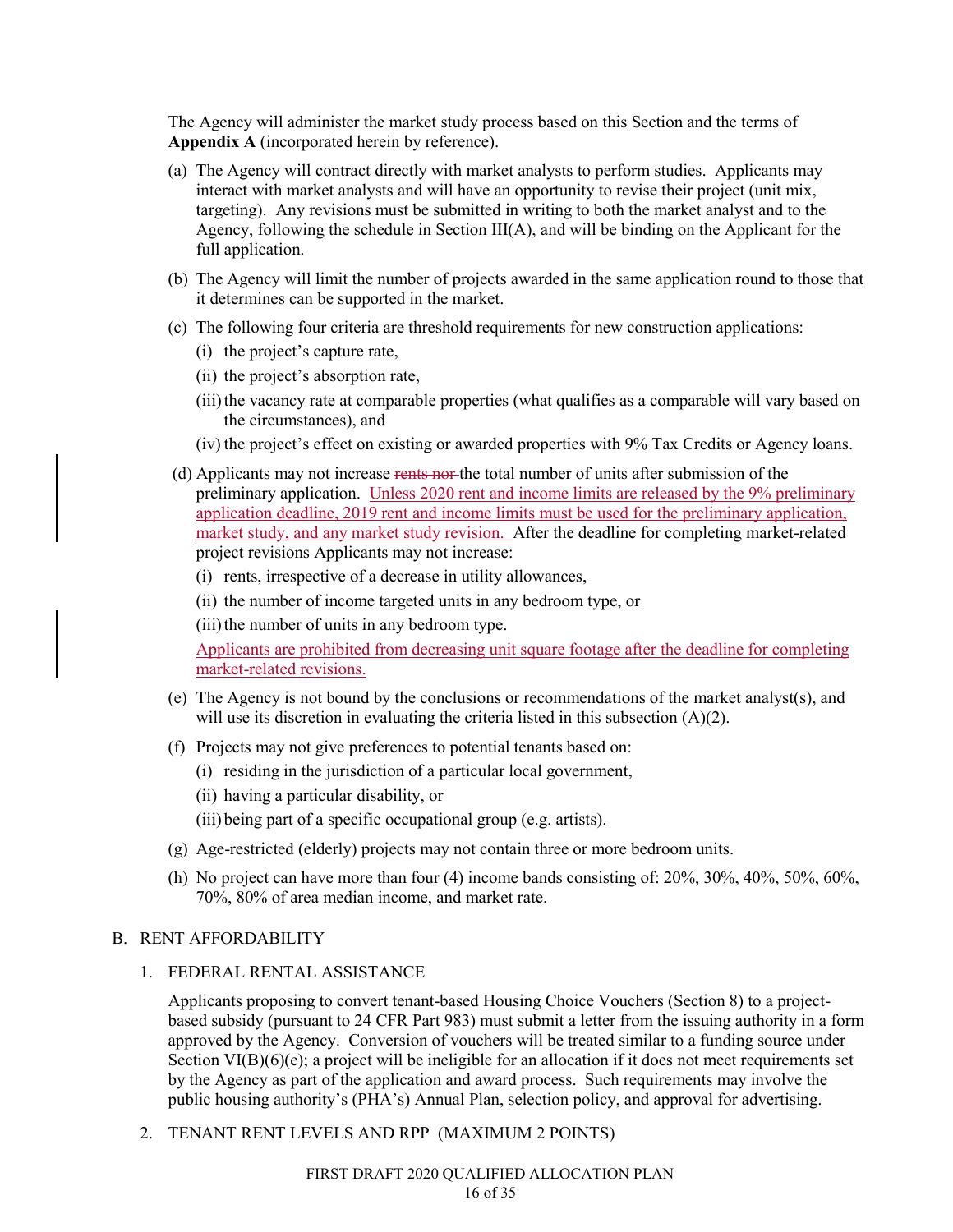An application may earn points under one of the following scenarios:

- (a) If the project is in a High Income county:
	- 2 points will be awarded if at least twenty-five percent (25%) of qualified low-income units will be affordable to and occupied by households with incomes at or below thirty percent (30%) of area median income.
	- 1 point will be awarded if at least fifteen percent (15%) of qualified low-income units will be affordable to and occupied by households with incomes at or below thirty percent (30%) of area median income.
- (b) If the project is in a Moderate Income county:
	- 2 points will be awarded if at least twenty-five percent (25%) of qualified low-income units will be affordable to and occupied by households with incomes at or below forty percent (40%) of area median income.
	- 1 point will be awarded if at least fifteen percent (15%) of qualified low-income units will be affordable to and occupied by households with incomes at or below forty percent (40%) of area median income.
- (c) If the project is in a Low Income county:
	- 2 points will be awarded if at least twenty-five percent (25%) of qualified low-income units will be affordable to and occupied by households with incomes at or below fifty percent (50%) of area median income.
	- 1 point will be awarded if at least fifteen percent (15%) of qualified low-income units will be affordable to and occupied by households with incomes at or below fifty percent (50%) of area median income.

To qualify for an RPP loan, at least forty percent (40%) of qualified low-income units in a project will be affordable to and occupied by households with incomes at or below fifty percent (50%) of area median income. This requirement is waived for any new construction application in a county declared a federal disaster area (Individual Assistance designation) under Hurricane Florence. Targeting in subsection (a), (b) or (c) above counts towards this requirement.

# 3. INCOME AVERAGING

Only new construction projects and rehabilitation projects not subject to an existing Declaration of Land Use Restrictive Covenants for Low-Income Housing Tax Credits are eligible to utilize income averaging. Applicants electing to use income averaging must comply with the following:

- (a) The income average for the property cannot exceed 60% of area median income,
- (b) The income average for any bedroom type cannot exceed 60% of area median income,
- (c) Market rate units are prohibited, and
- (d) The election of Income Averaging at full application submission is irrevocable, and
- (ed) For projects with more than one building, Owners must select that each building is part of a multiple building set-aside on line 8b in Part II of IRS Form 8609.

# C. PROJECT DEVELOPMENT COSTS, RPP LIMITATIONS, AND WHLP

- 1. MAXIMUM PROJECT DEVELOPMENT COSTS (NEGATIVE 10 POINTS)
	- (a) The Agency will assess negative points to applications listing more than the following in lines 5 and 6 of the Project Development Costs (PDC) description, as outlined in Chart A below. The point structure in Chart B will apply to the following:
		- all units are detached single family houses or duplexes,
		- serving persons with severe mobility impairments,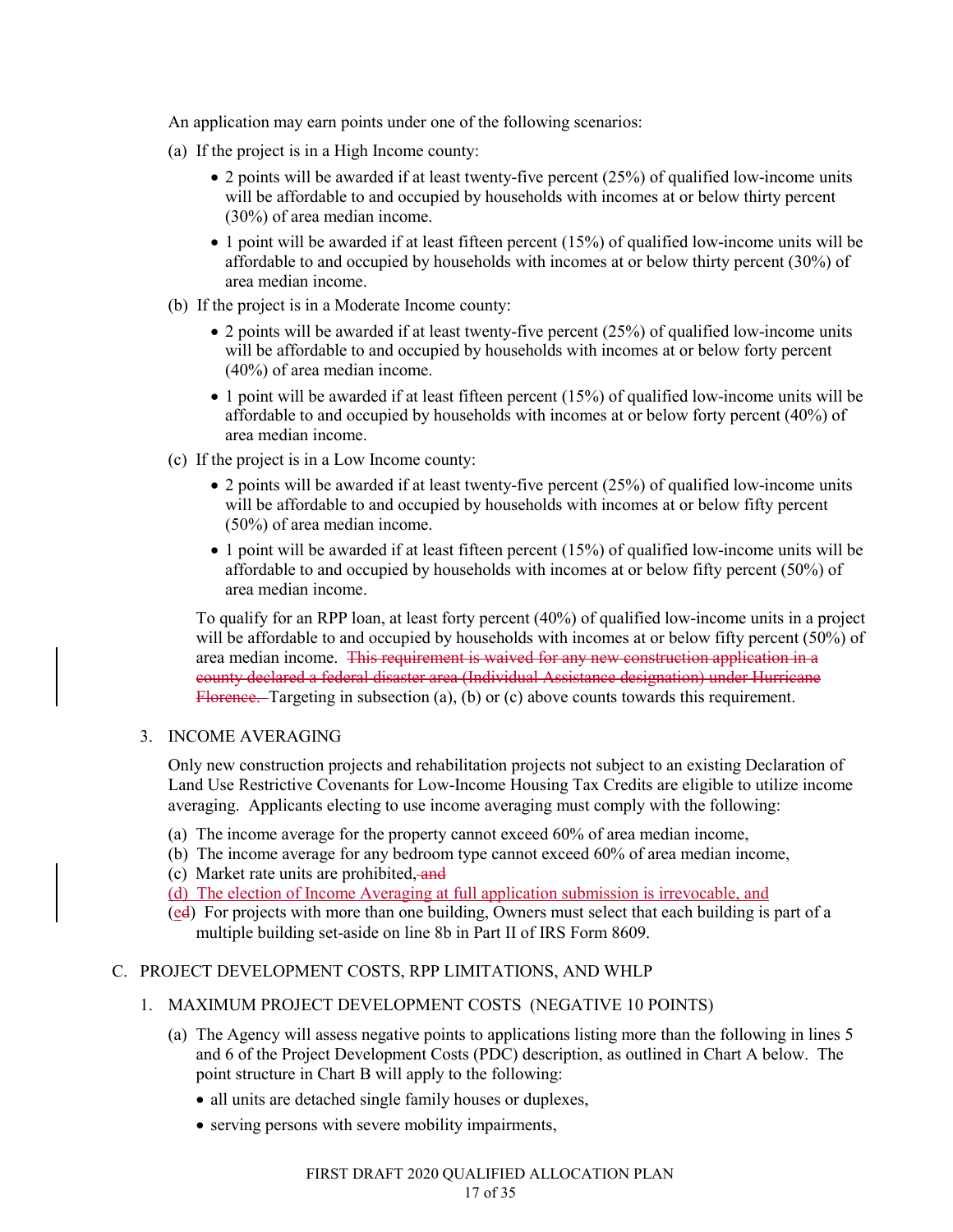- development challenges resulting from being within or adjacent to a central business district,
- public housing redevelopment projects, or

• building(s) with both steel and concrete construction and at least four stories of housing. The per-unit amount calculation includes all items covered by the construction contract, Energy Star, certifications for green programs, and any other costs not unique to the specific proposal.

| Chart A       |  |               | <b>Chart B</b> |  |  |
|---------------|--|---------------|----------------|--|--|
| $$78,000$ -10 |  | $$89,000$ -10 |                |  |  |

- (b) Lines 5 and 6 of the PDC description must total at least \$65,000 per unit and cannot exceed \$95,000 per unit.
- (c) The Agency will review proposed costs for historic adaptive re-use projects and approve the amount during the full application review process but in no case can lines 5 and 6 of the PDC exceed \$99,000 per unit.

See Section VI(B) for other cost restrictions.

- 2. RESTRICTIONS ON RPP AWARDS
	- (a) Projects requesting RPP funds must submit the Agency's "Notice of Real Property Acquisition" form with the preliminary application and may not:
		- (i) request RPP funds in excess of the following amounts per unit: \$15,000 in High Income counties; \$20,000 in Moderate Income counties; \$25,000 in Low Income counties,
		- (ii) include market-rate units,
		- (iii)involve Principals who have entered into a workout or deferment plan within the previous year for an RPP loan awarded after January 1,  $20110$ ,
		- (iv) request less than \$150,000 or more than \$800,000 per project,
		- (v) have a commitment of funds from a local government under terms that will result in more repayment than determined under subsection (C)(2)(b) below,
		- (vi) have a federally insured loan or one which would require the RPP loan to have a term of more than 20 years or limits repayment, or
		- (vii) have a Principal listed on SAM.gov as being ineligible to receive federal funds.

The maximum award of RPP funds to any one Principal will be a total of \$1,600,000. Requesting an RPP loan may result in an application being ineligible under Section VI(B)(6)(e) if the Agency has inadequate funds.

(b) Projects may only request an RPP loan if the principal and interest payments for RPP and any local government financing will be equal to the anticipated net operating income divided by 1.15, less conventional debt service:

Repayment of RPP and local government loans  $= (NOI / 1.15) -$  conventional debt service.

The amount of repayment will be split between the RPP loan and local government lenders based on their relative percentage of loan amounts. For example:

| $RPP$ Loan =                                                                | \$400,000 |  |                                 |  |  |
|-----------------------------------------------------------------------------|-----------|--|---------------------------------|--|--|
| local government loan = $$200,000$                                          |           |  |                                 |  |  |
|                                                                             |           |  | Year 1 Year 2 Year 3 Year 4     |  |  |
| Anticipated amount available for repayment \$10,000 \$8,000 \$6,000 \$4,000 |           |  |                                 |  |  |
| RPP principal and interest payments                                         |           |  | \$6,667 \$5,333 \$4,000 \$2,667 |  |  |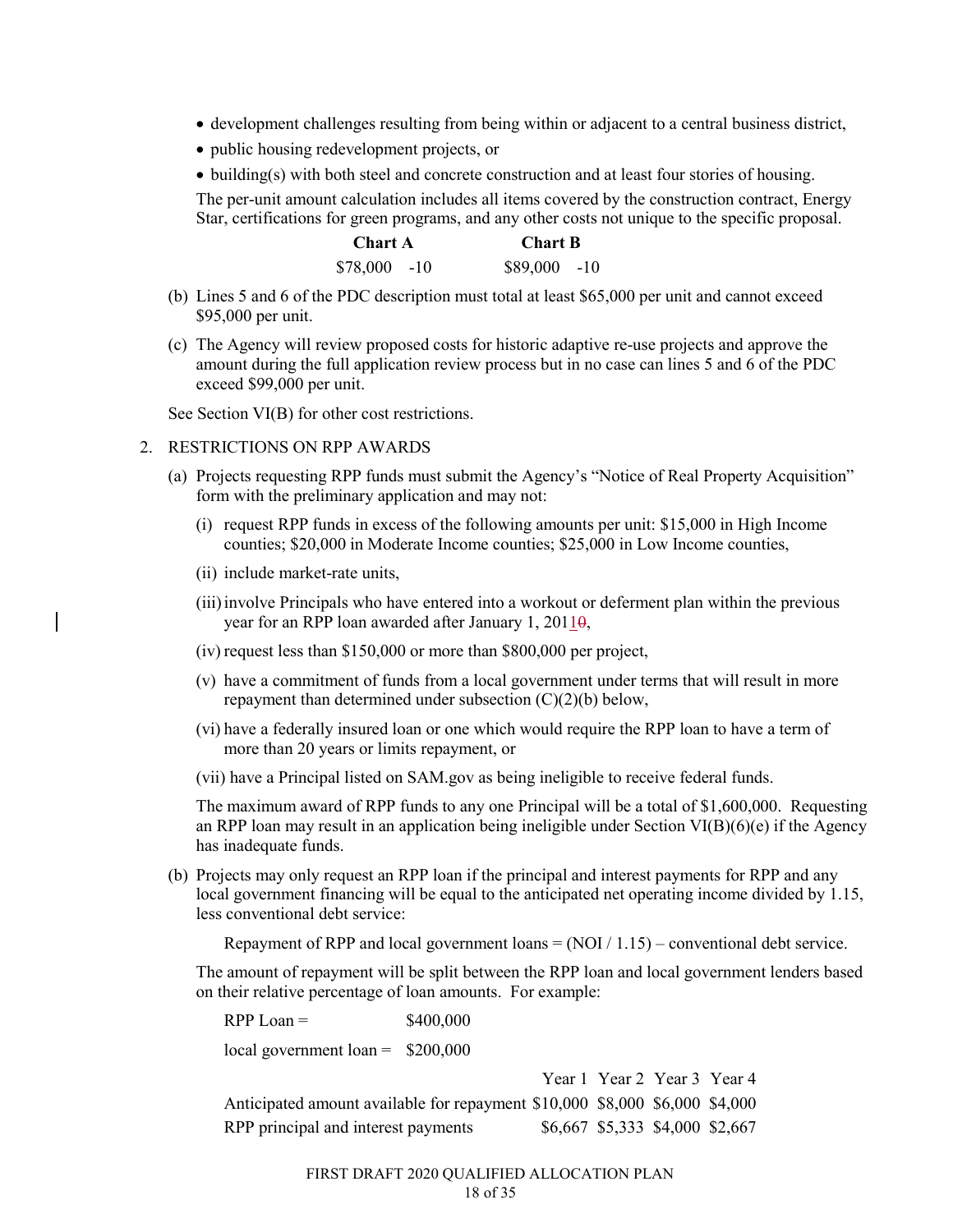local government P&I payments \$3,333 \$2,667 \$2,000 \$1,333

Lien position will be determined by loan amount: the larger loan will have the higher lien position. For equal loan amounts, the local government will have the higher lien position.

- (c) Loan payments made to the Applicant, any Principal, member or partner of the ownership entity, or any affiliate thereof, will be taken out of cash flow remaining after RPP payments.
- (d) An application may be ineligible for RPP funds due to one or more of the listed parties (including but not limited to members/partners, general contractor, and management agent) having failed to comply with the Agency's requirements on a prior loan.
- 3. WORKFORCE HOUSING LOAN PROGRAM (Subject to appropriation)
	- (a) Projects with 9% Tax Credits which meet the Agency's loan criteria are eligible for WHLP. As required under the legislation, these criteria support the financing of projects similar to those created under G.S. 105-129.42.
	- (b) A loan will not be closed until the outstanding balance on the first-tier construction financing exceeds the principal amount and the entire loan must be used to pay down a portion of the then existing construction debt.
	- (c) The terms will be zero percent  $(0\%)$  interest, thirty year balloon (no payments). The Agency will take all eligible sources into consideration in setting the amount. The following percent of eligible basis will be the calculated loan amount. In no event will the loan amount exceed the statutory maximum.

| County Income<br>Designation | Percent of<br>Eligible Basis | Statutory<br>Maximum |
|------------------------------|------------------------------|----------------------|
| High                         | $4\%$                        | \$250,000            |
| Moderate                     | 102%                         | \$1,500,000          |
| Low                          | 1620%                        | \$2,000,000          |

Requesting a WHLP loan may result in an application being ineligible under Section  $VI(B)(6)(e)$ if the Agency has inadequate funds. Projects in the Metro geographic set-aside are ineligible to request WHLP. The maximum award of WHLP funds to any one Principal will be a total of \$2,000,000.

### D. CAPABILITY OF THE PROJECT TEAM

### 1. DEVELOPMENT EXPERIENCE

- (a) To be eligible for an award of 9% Tax Credits, at least one Principal must have successfully developed, operated and maintained in compliance either one (1) 9% Tax Credit project in North Carolina or six (6) separate 9% Tax Credit projects totaling in excess of 200 units. The project(s) must have been placed in service between January 1, 20132 and January 1, 20198. Such Principal must:
	- (i) be identified in the preliminary application as the Applicant under Section III( $C$ )(6),
	- (ii) become a general partner or managing member of the ownership entity, and
	- (iii)remain responsible for overseeing the project and operation of the project for a period of two (2) years after placed in service. The Agency will determine what qualifies as successful and who can be considered as involved in a particular project.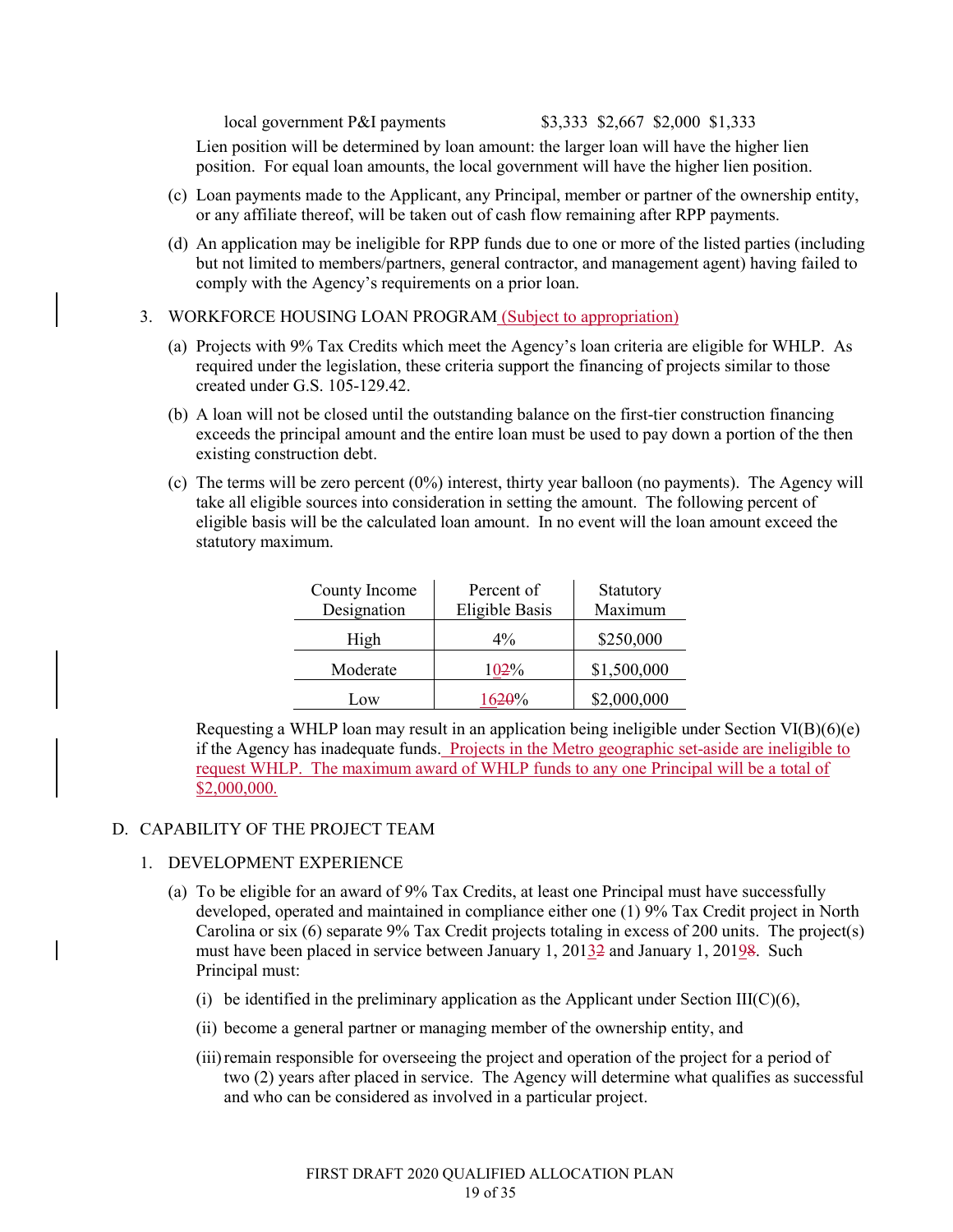- (b) All owners and Principals must disclose all previous participation in the low-income housing tax credit program. Additionally, owners and Principals that have participated in an out of state tax credit allocation may be required to complete an Authorization for Release of Information form.
- (c) The Agency reserves the right to determine that a particular development team does not meet the threshold requirement of subsection  $(D)(1)(a)$  due to differences between its prior work and the proposed project. Particularly important in this evaluation is the type of subsidy program used in the previous experience (such as tax-exempt bonds, RD).

### 2. MANAGEMENT EXPERIENCE

The management agent must:

- (a) have at least one similar tax credit project in their current portfolio,
- (b) have a valid North Carolina real estate license and be registered with the North Carolina Secretary of State as of the full application deadline (excluding public housing authorities),
- (c) be requesting Key assistance timely and accurately (if applicable),
- (d) be reporting in the Agency's Rental Compliance Reporting System (RCRS) timely and accurately (if applicable)
- (e) have at least one staff person in a supervisory capacity with regard to the project who has attended at least one Agency sponsored training within the past 12 months as of the full application deadline, and
- (f) have at least one staff person serving in a supervisory capacity with regard to the project who has been certified as a tax credit compliance specialist.

Such certification must be from an organization approved by the Agency (see **Appendix C**). None of the persons or entities serving as management agent may have in their portfolio a project with material or uncorrected noncompliance beyond the cure period unless there is a plan of action to address the issue(s). The management agent listed on the application must be retained by the ownership entity for at least two (2) years after project completion, unless the Agency approves a change.

# 3. PROJECT TEAM DISQUALIFICATIONS

The Agency may disqualify any owner, Principal or management agent, who:

- (a) has been debarred or received a limited denial of participation in the past ten years by any federal or state agency from participating in any development program;
- (b) within the past ten years has been in a bankruptcy; an adverse fair housing settlement, judgment or administrative determination; an adverse civil rights settlement, judgment or administrative determination; or an adverse federal, state or local government proceeding and settlement, judgment or administrative determination;
- (c) has been in a mortgage default or arrearage of three months or more within the last five years on any publicly subsidized project;
- (d) has been involved within the past ten years in a project which previously received an allocation of tax credits but failed to meet standards or requirements of the tax credit allocation or failed to fulfill one of the representations contained in an application for tax credits;
- (e) has been found to be directly or indirectly responsible for any other project within the past five years in which there is or was uncorrected noncompliance more than three months from the date of notification by the Agency or any other state allocating agency;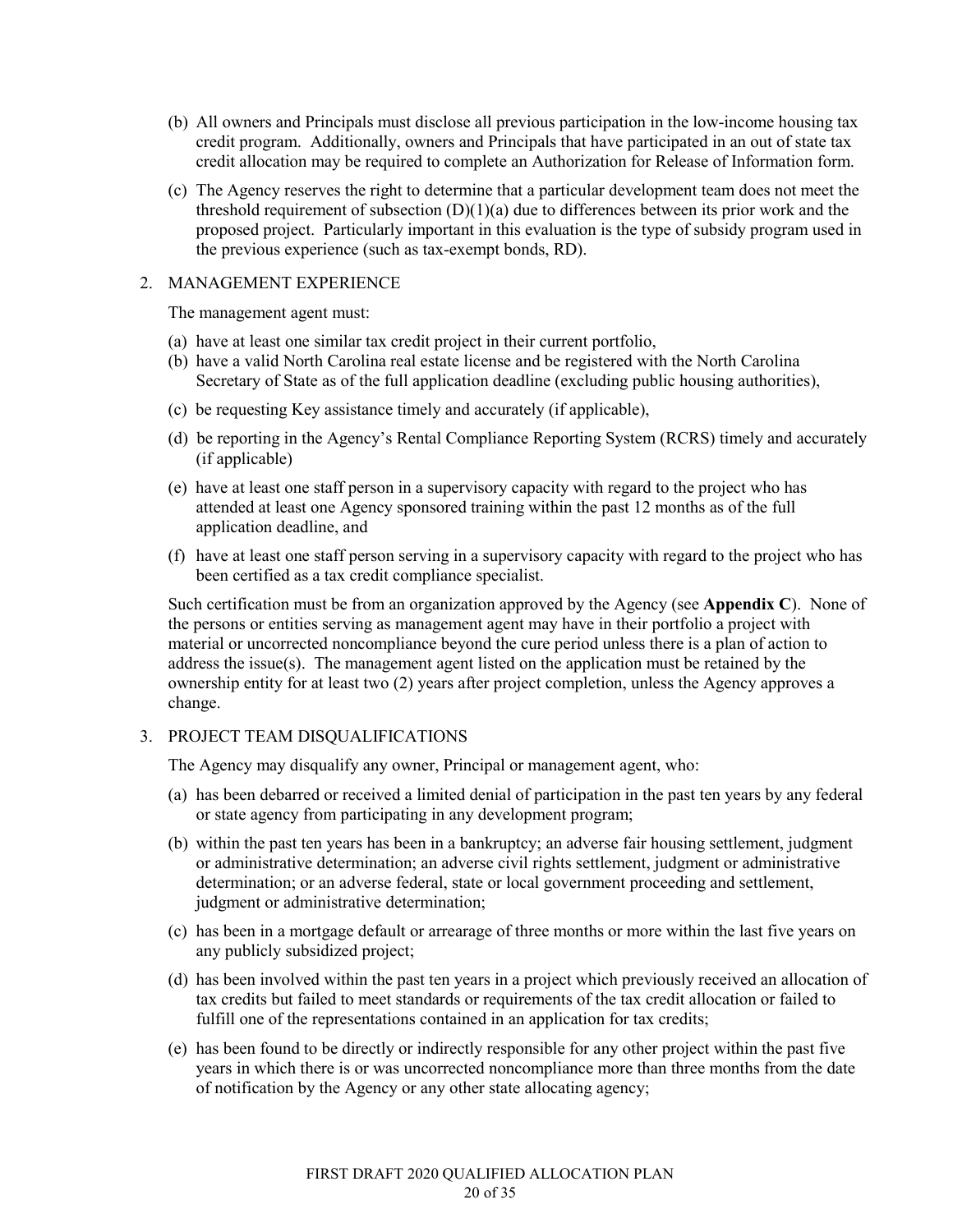- (f) interferes with a tax credit application for which it is not an owner or Principal at a public hearing or other official meeting;
- (g) has outstanding flags in HUD's national 2530 National Participation system;
- (h) has been involved in any project awarded 9% Tax Credits in 20198 for which either the equity investment has not closed as of the full application deadline or the "10% test" has not been met;
- (i) has been involved in any project awarded tax credits after 2000 where there has been a change in general partners or managing members during the last five years that the Agency did not approve in writing beforehand;
- (j) would be removed from the ownership of a project that is the subject of an application under the rehabilitation set-aside in the current cycle;
- (k) requested a qualified contract for a North Carolina tax credit property; or
- (l) is not in good standing with the Agency.

A disqualification under this subsection (D)(3) will result in the individual or entity involved not being allowed to participate in the 2020 cycle and removing from consideration any application where they are identified.

### E. UNIT MIX AND PROJECT SIZE

- 1. Ten (-10) points will be subtracted from any full application that includes market-rate units. This penalty will not apply where either
	- $\bullet$  the rents for all market rate units are at least five percent (5%) higher than the maximum allowed for a unit at 60% AMI and the market study indicates that such rents are feasible, or
	- there is a commitment for a grant or no-payment financing equal to at least the amount of foregone federal tax credit equity.
- 2. New construction 9% Tax Credit projects may not exceed the following:
	- Metro Region one hundred and twenty (120) units
	- Central, East, and West Regions eighty-four (84) units.
- 3. New construction tax-exempt bond projects may not exceed two hundred (200) units unless approved by the Agency prior to the preliminary application submission.
- 4. All new construction projects must have at least twenty-four (24) qualified low-income units.

The Agency reserves the right to waive the penalties and limitations in this Section IV(E) for proposals that reduce low-income and minority concentration, including public housing projects, and subsection  $(E)(2)$  for proposals that are within a transit station area as defined by the Charlotte Region Transit Station Area Joint Development Principles and Policy Guidelines or adaptive re-use projects where made necessary by the building(s) physical structure.

### F. SPECIAL CRITERIA AND TIEBREAKERS

### 1. ENERGY STAR

New construction residential buildings must comply with all Energy Star standards as defined in **Appendix B** (incorporated herein by reference). Adaptive re-use and rehabilitation projects must comply to the extent doing so is economically feasible and as allowed by historic preservation rules.

2. CREDITS PER UNIT AVERAGE (MAXIMUM 2 POINTS)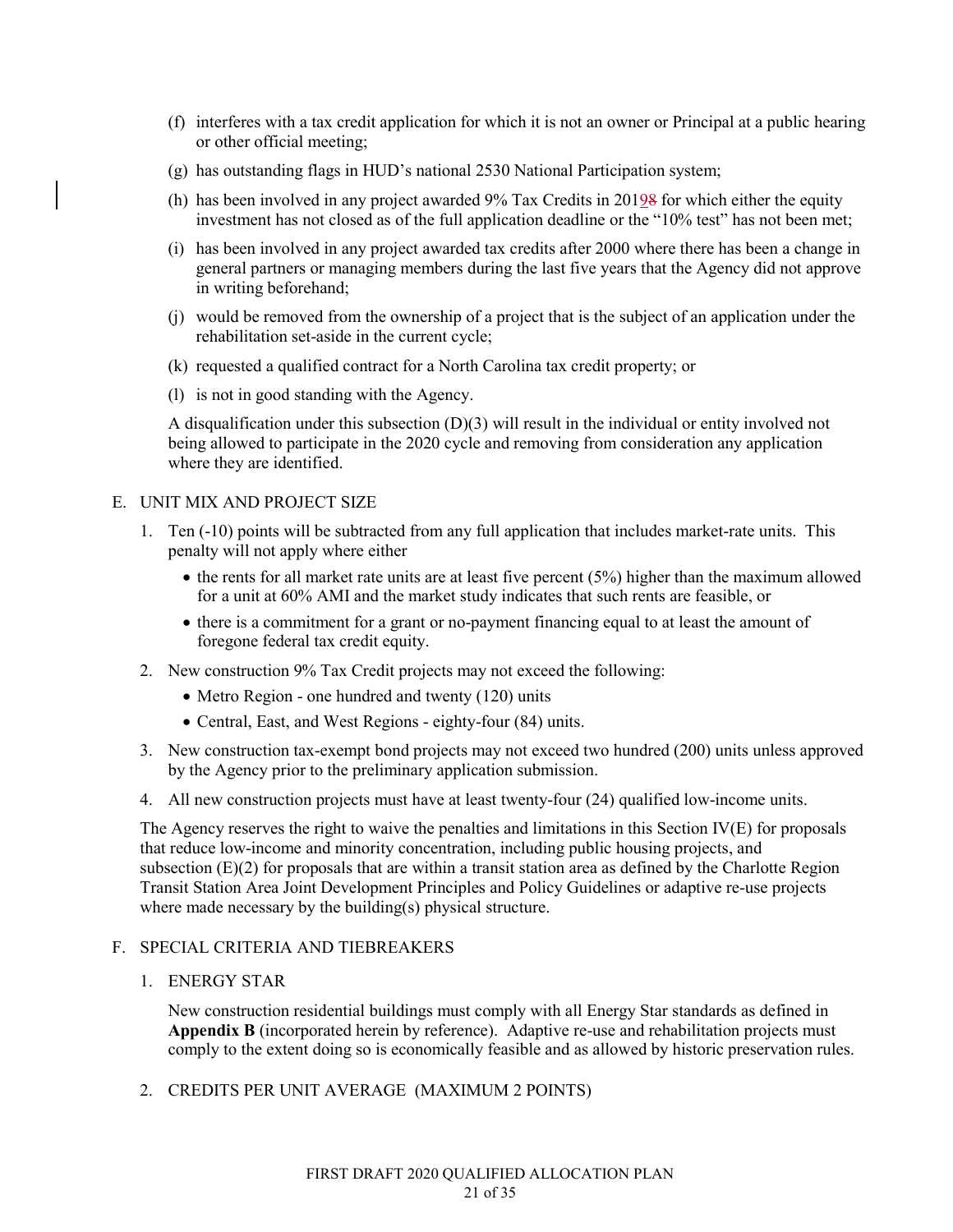The Agency will calculate the average federal tax credits per low-income unit requested on a geographic set-aside basis among new construction full applications and award points based on the following:

| Within 4% of the average | 2 points |
|--------------------------|----------|
| Within 8% of the average | 1 point  |

Any Applicant or Principal attempting to manipulate the average, as determind by the Agency, will have any application(s) they are involved with removed from the competition.

### 3. APPLICANT BONUS POINT (MAXIMUM 1 POINT)

An Applicant is entitled one bonus point which can be awarded to one application as part of the full application submission. No application can receive more than one bonus point. No Principal or Applicant is entitled to more than one bonus point for all applications in which they may be involved. If a Principal is part of an application in which he/she is not the Applicant but that application receives a Bonus Point, the Principal will not be entitled to use a Bonus Point as an Applicant or Principal on another application. Should an Applicant or Principal use a bonus point on two or more applications, the Agency will determine which application receives the bonus point.

#### 4. UNITS FOR THE MOBILITY IMPAIRED

Five percent (5%) of all units in new construction projects must meet the accessibility standards as defined in **Appendix B** (incorporated herein by reference). THESE UNITS ARE IN ADDITION TO MOBILITY IMPAIRED UNITS REQUIRED BY FEDERAL AND STATE LAW (INCLUDING BUILDING CODES). If laws or codes do not require mobility impaired units for a project, a total of ten percent (10%) of the units must be fully accessible. Units for the mobility impaired should be available to all tenants who would benefit from their design and are not necessarily reserved under the Targeting Program requirements of subsection (F)(5).

### 5. TARGETING PROGRAM

All projects will be required to target ten percent (10%) of the total units to persons with disabilities and persons who are homeless. Projects with federal project-based rental assistance must target at least five (5) units regardless of size. Projects that have targeted units under this subsection are not required to provide onsite supportive services or a service coordinator.

Owners must submit the following documents, all of which are fully described in **Appendix D** (incorporated herein by reference).

- (a) Targeting Unit Agreement
- (b) Owner Agreement to Participate (if applicable)
- (c) Property Profile
- (d) Tenant Selection Plan
- (e) Rental Assistance Plan (if applicable)
- (f) Affirmative Fair Housing Marketing Plan

These documents must be submitted to the Agency no later than the times specified in **Appendix D** but in no case later than six months prior to the project's placed in service date. The Agency may set additional requirements, as needed. The requirements of this subsection  $(F)(5)$  may be fully or partially waived to the extent the Agency determines they are not feasible.

# 6. OLMSTEAD SETTLEMENT INITIATIVE (MAXIMUM 4 POINTS)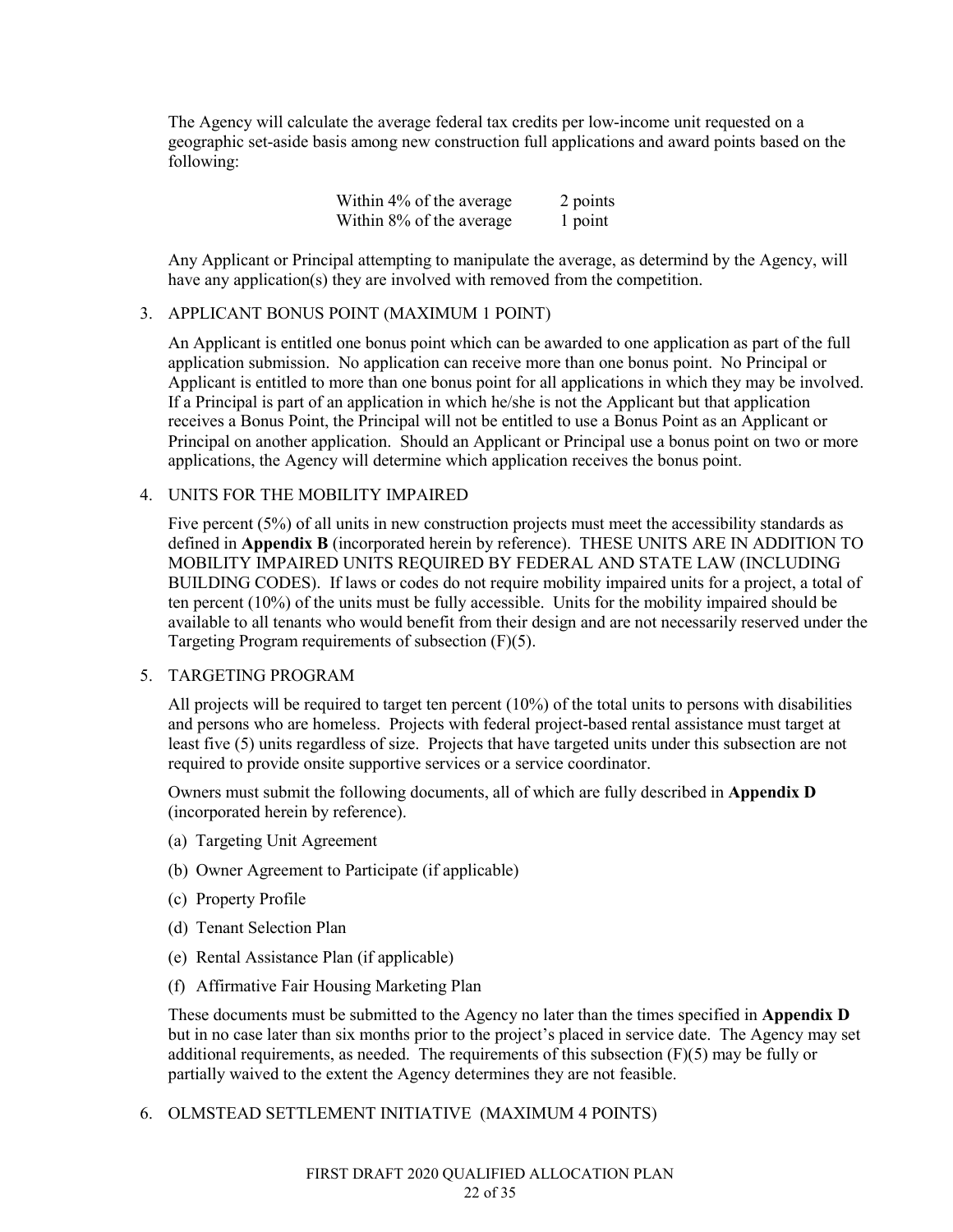(a) Projects proposing 1 bedroom units as a percentage of the total project units will be awarded points based on the following:

| 7.5% of total units | 1 point  |
|---------------------|----------|
| 10% of total units  | 2 points |
| 15% of total units  | 3 points |

(b) Projects proposed in the following DHHS priority counties will be awarded 1 point.

| Buncombe | Craven     | Gaston   | Mecklenburg         | Robeson |
|----------|------------|----------|---------------------|---------|
| Burke    | Cumberland | Guilford | New Hanover   Rowan |         |
| Cabarrus | Durham     | Iredell  | Onslow              | Wake    |
| Caldwell | Forsyth    | Johnston | Pitt                | Wavne   |

7. SECTION 1602 EXCHANGE PROJECTS (NEGATIVE 40 POINTS)

The Agency may deduct up to forty (-40) points from any application if the Applicant, any owner, Principal or affiliate thereof is also involved in a Section 1602 Exchange project with uncorrected material noncompliance.

### 8. TIEBREAKER CRITERIA

The following will be used to award tax credits in the event that the final scores of more than one project are identical.

- (a) First Tiebreaker: The project in the census tract with the lowest percentage of families below the poverty rate (see **Appendix H** for listing of poverty rates by census tract).
- (a) FirstSecond Tiebreaker: The project requesting the least amount of federal tax credits per lowincome unit based on the Agency's equity needs analysis.
- (b) Second Tiebreaker: The county with the least number of 9% tax credit units created over the last 5 years.
- (c) Third Tiebreaker: The project with the lowest average income targeting.
- (d) Fourth Tiebreaker: Tenants with Children: Projects that can serve tenant populations with children. Projects will qualify for this designation if at least twenty-five (25%) of the units are three or four bedrooms. This tiebreaker will only apply where the market study shows a clear demand for this population (as determined by the Agency).
- (e) Fifth Tiebreaker: Tenant Ownership: Projects that are intended for eventual tenant ownership. Such projects must utilize a detached single family site plan and building design and have a business plan describing how the project will convert to tenant ownership at the end of the 30 year compliance period.

In the event that a tie remains after considering the above tiebreakers, the project requesting the least amount of federal tax credits will be awarded.

### G. DESIGN STANDARDS

All proposed measures must be shown in the application to receive points.

1. THRESHOLD REQUIREMENTS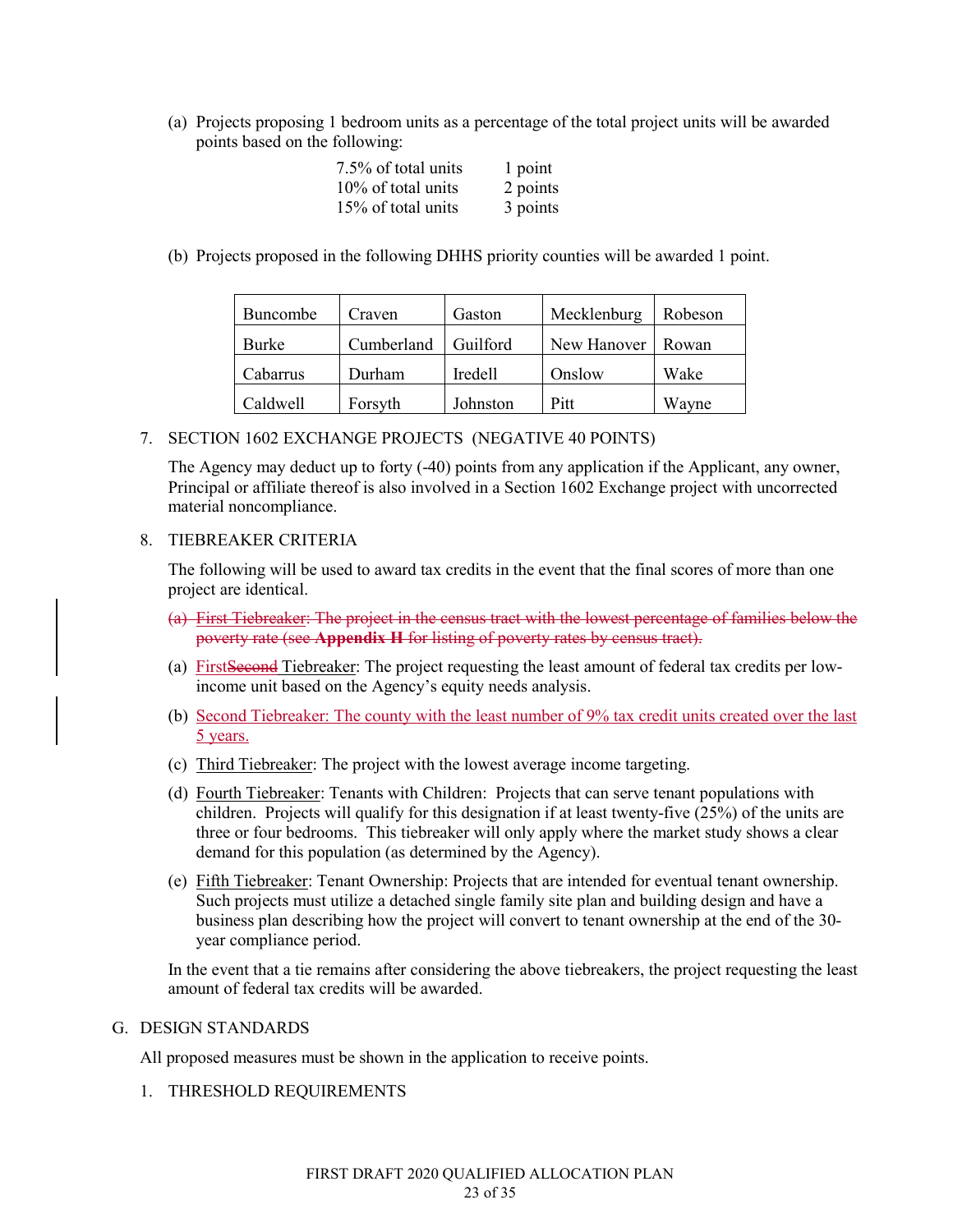The minimum threshold requirements for design are found in **Appendix B** (incorporated herein by reference) and must be used for all projects receiving tax credits or RPP funding.

### 2. CRITERIA FOR SCORE EVALUATION (MAXIMUM 30 POINTS)

The Agency will determine points based on the following criteria as applied to the site drawings submitted with the full application.

(a) Site Layout

The Agency will award up to 5 points based on its evaluation of the site layout. The following characteristics will be considered.

- (i) The location of residential buildings in relation to parking, site amenities, community building, postal facilities and trash collection areas.
- (ii) The degree to which site layout ensures a low, controlled traffic speed through the project.
- (b) Quality of Design and Construction

(The points in this subsection are mutually exclusive with Section  $IV(G)(2)(c)$  below.)

The Agency will award up to 25 points for new construction projects based on its evaluation of the quality of the building design, and the materials and finishes specified. The following characteristics will be considered:

- (i) The extent to which the design uses multiple roof lines, gables, dormers and similar elements to break up large roof sections.
- (ii) The extent to which the design uses multiple types, styles, and colors of siding and brick veneer to add visual appeal to the building elevations.
- (iii)The level of detail that is achieved through the use of porches, railings, and other exterior features.
- (iv) Use of brick veneer or masonry products on building exteriors.
- (c) Adaptive Re-Use

(The points in this subsection are mutually exclusive with Section  $IV(G)(2)(b)$  above.)

The Agency will award up to 25 points based on the following characteristics:

- (i) The extent to which the building(s) fit with surrounding streetscape after adaptation or have problems with orientation, sightlines, bulk and scale.
- (ii) Aesthetics after adaptation.
- (iii)Presence of special design elements or architectural features that may not be physically or financially available if new construction was introduced on the same site.

### H. CRITERIA FOR SELECTION OF REHABILITATION PROJECTS

### 1. GENERAL THRESHOLD REQUIREMENTS

To be eligible for an allocation under Section II(A), a project must:

- (a) have either (i) received a tax credit allocation and be in the extended use period or (ii) federal project-based rental assistance for at least thirty percent (30%) of the total units,
- (b) have been placed in service on or before December 31, 2003,
- (c) require rehabilitation expenses in excess of \$25,000 per unit (as supported by a physical needs assessment conducted or approved by the Agency),
- (d) not have an acquisition cost in excess of sixty percent (60%) of the total replacement costs,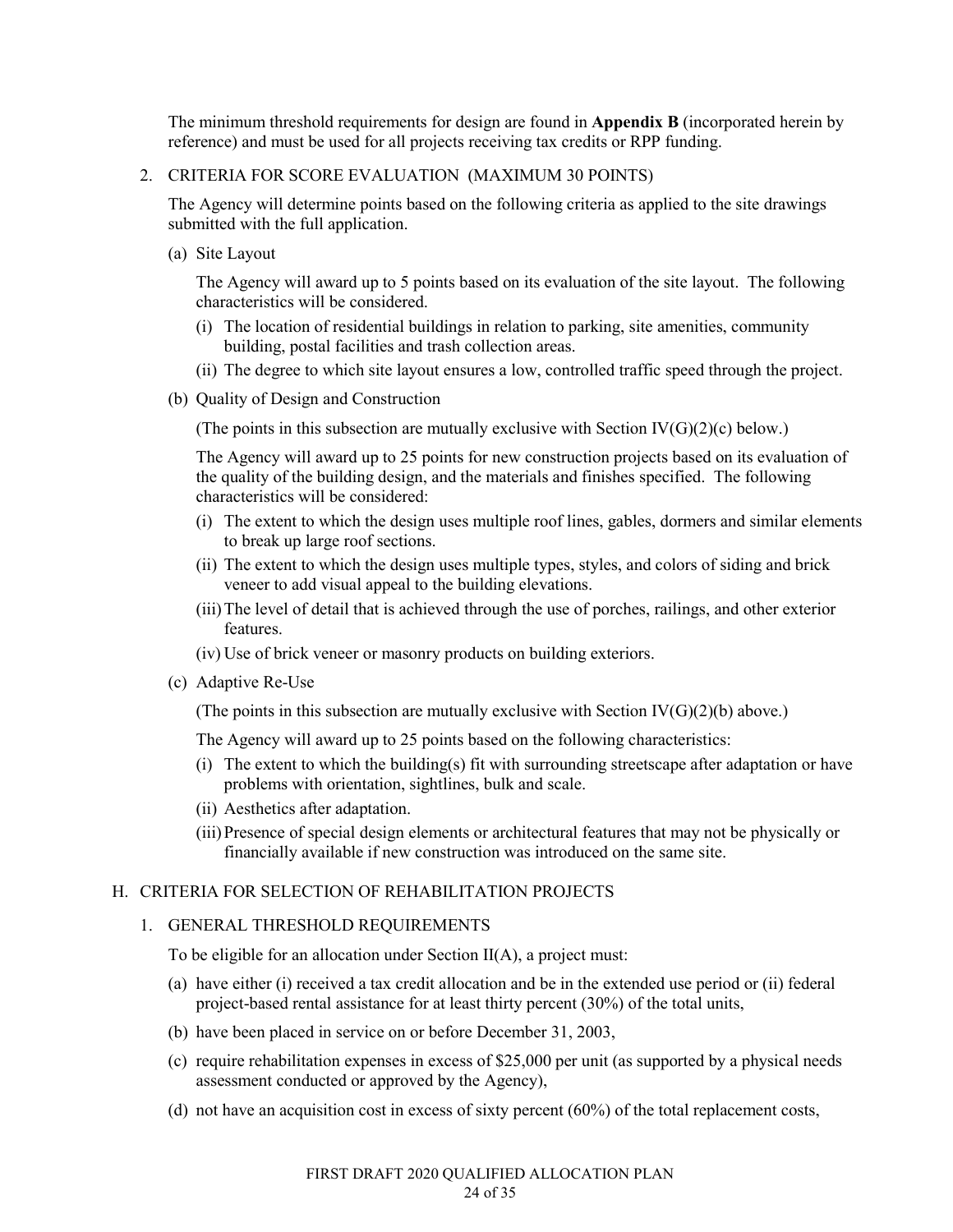- (e) not be feasible using tax-exempt bonds (as determined by the Agency),
- (f) not have received an Agency loan in the last five years,
- (g) not be deteriorated to the point of requiring demolition,
- (h) not have begun or completed a full debt restructuring under the Mark to Market process (or any similar HUD program) within the last five years, and
- (i) have total replacement costs of less than \$130,000 per unit, including all Agency-required rehabilitation work.

Rehabilitation expenses include hard construction costs directly attributable to the project, excluding costs for a new community building, as calculated using lines 2 through 7 (less line 6) in the PDC description.

### 2. THRESHOLD DESIGN REQUIREMENTS

In addition to the relevant sections of **Appendix B** (incorporated herein by reference), the Agency will require owners to complete the following as appropriate for their project.

- (a) Improve site amenities and common areas by upgrading or adding a freestanding community building, making repairs and additions to landscaping, adding new site amenities such as playgrounds, and repairing parking areas.
- (b) Improve building exteriors by replacing deteriorated siding, replacing aged roofing, adding gutters and downspouts, and adding new architectural features to improve appearance.
- (c) Upgrade unit interiors by replacing flooring, installing new cabinets and countertops, replacing damaged interior doors, replacing light fixtures, and repainting units.
- (d) Replace and upgrade mechanical systems and appliances including HVAC systems, water heaters and plumbing fixtures, electrical panels, refrigerators, and ranges.
- (e) Improve energy efficiency by replacing inefficient doors and windows, adding additional insulation in attics, and upgrading the efficiency of mechanical systems and appliances.
- (f) Improve site and unit accessibility for persons with disabilities by making necessary alterations at common areas, alterations at single story ground floor units, adding or improving handicapped parking areas, and repairing or replacing sidewalks along accessible routes.

### 3. EVALUATION CRITERIA

The Agency will evaluate applications under Section II(A) based on the following criteria, which are listed in order of importance. Each one will serve both to determine awards and as a threshold requirement; the Agency may remove an application from consideration if the proposal is sufficiently inadequate in any of the categories. For purposes of making awards, the Agency will not consider subsections (d) through (f) below if the outcome is determined by the criteria in subsections (a) through (c).

- (a) The Agency will give the highest priority to applications proposing to rehabilitate the most distressed housing with a tax credit allocation, particularly buildings with accessibility or life, health and safety problems.
- (b) Applications will have a reduced likelihood of receiving an award of tax credits if the Agency determines the property has not been properly maintained and any current owner will remain part of the new ownership.
- (c) Applications will have a reduced likelihood of being awarded tax credits to the extent that the purpose is to subsidize an ownership transfer.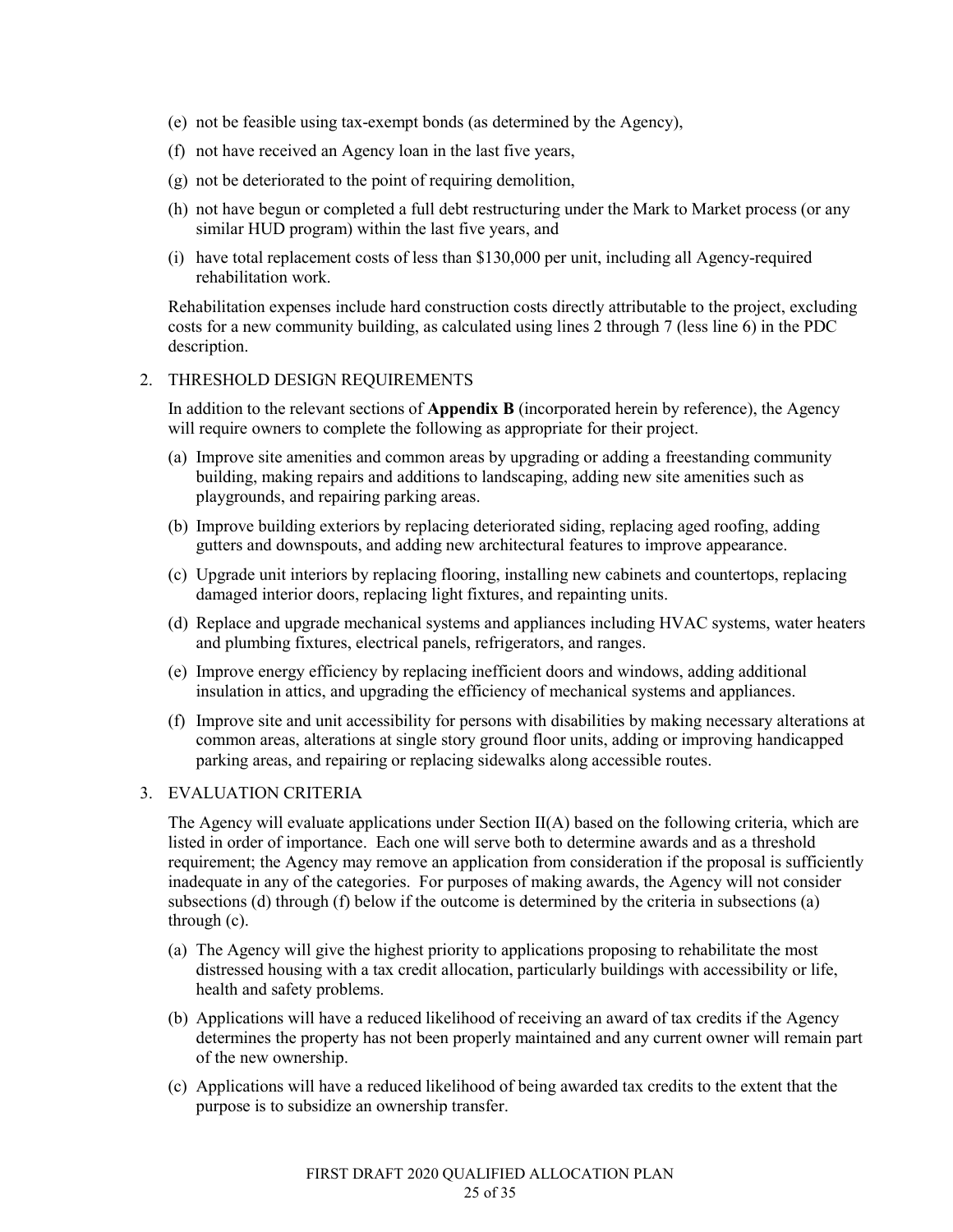- (d) Shortcomings in the above criteria will be mitigated to the extent that a tax credit allocation is necessary to prevent (i) conversion of units to market rate rents or (ii) loss of government resources (including past, present and future investments).
- (e) The Agency will give priority to applications that have mortgage subsidy resources committed as part of the application.
- (f) Applications will have priority to the extent that the rehabilitation improvements are a part of a community revitalization plan or will benefit the surrounding community. However, projects in severely distressed areas will have a reduced likelihood of being awarded tax credits.
- (g) Applications will have a reduced likelihood of being awarded tax credits based on the number of tenants that would be permanently relocated (including market-rate).
- (h) While the rehabilitation set-aside is not subject to any regional set-aside, the Agency will consider the geographic distribution of this resource and will attempt to avoid a concentration of awards in any one area of the state.

# **V. ALLOCATION OF BOND CAP**

### A. ORDER OF PRIORITY

The Committee will allocate the multifamily portion of the state's tax-exempt bond authority in the following order of priority:

- 1. Projects that serve as a component of an overall public housing revitalization effort.
- 2. Rehabilitation of existing rent restricted housing.
- 3. Rehabilitation of projects consisting of entirely market-rate units.
- 4. Adaptive re-use projects.
- 5. Other new construction projects.

Applications will only be allocated bond authority if there is enough remaining after awarding all eligible applications in higher priority levels. Within each category, applications seeking the least amount of authority per low-income unit will have priority.

### B. ELIGIBILITY FOR AWARD

Except as otherwise indicated, owners of projects with tax-exempt bonds and 4% Tax Credits must meet all requirements of the Plan. Even with an allocation of bond authority, projects must meet the threshold requirements to be eligible for tax credits.

- 1. All projects must meet the requirements under Section  $IV(F)(5)$ .
- 2. Rehabilitation applications must:
	- (a) have been placed in service on or before December 31, 2003,
	- (b) require rehabilitation expenses in excess of \$15,000 per unit,
	- (c) not have an acquisition cost in excess of seventy percent (70%) of the total replacement costs,
	- (d) not have begun or completed a full debt restructuring under the Mark to Market process (or any similar HUD program) within the last five years, and
	- (e) not be deteriorated to the point of requiring demolition.
- 3. The inducement resolution must be submitted with the full application.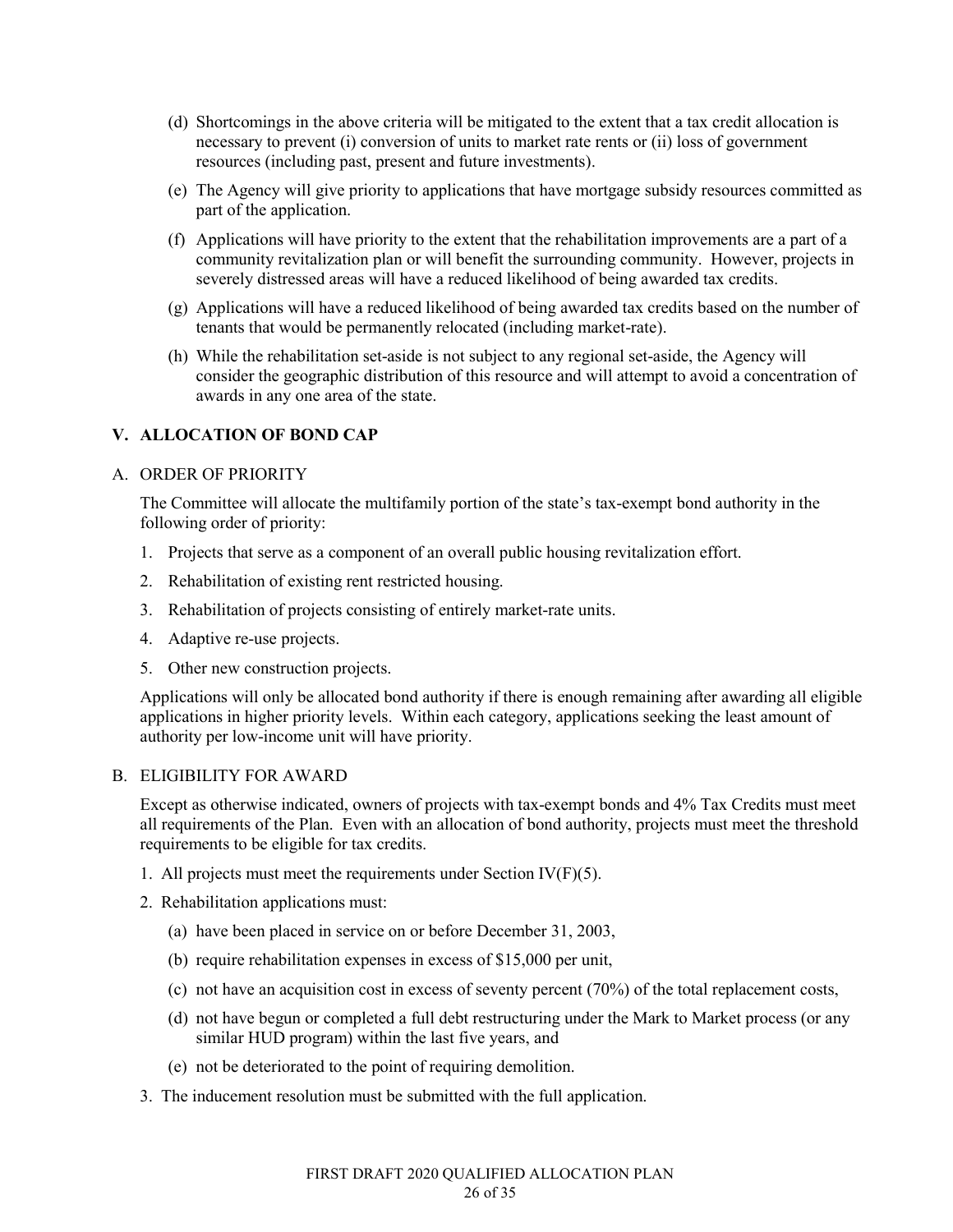- 4. To be eligible for an award of tax-exempt bond volume, at least one Principal must have successfully developed, operated and maintained in compliance either one 9% Tax Credit project in North Carolina or one tax-exempt bond project in any state. The project must have been placed in service between January 1, 2012 and January 1, 2018. Such Principal must:
	- $\bullet$  be identified in the preliminary application as the Applicant under Section III(C)(6),
	- become a general partner or managing member of the ownership entity, and
	- $\bullet$  remain responsible for overseeing the project and operation of the project for a period of two (2) years after placed in service.

The Agency will determine what qualifies as successful and who can be considered as involved in a particular project.

### **VI. GENERAL REQUIREMENTS**

### A. GENERAL THRESHOLD REQUIREMENTS FOR PROJECT PROPOSALS

1. PROJECTS WITH HISTORIC TAX CREDITS

Buildings either must be on the National Register of Historic Places or approved for the State Historic Preservation Office's study list at the time of the full application. Evidence of meeting this requirement should be provided.

### 2. NONPROFIT SET-ASIDE

For purposes of being considered as a nonprofit sponsored application under Section  $II(D)(1)(a)$ , at least one nonprofit entity (or, where applicable, its qualified corporation) involved in a project must:

- (a) be qualified under Section  $501(c)(3)$  or (4) of the Code,
- (b) materially participate, as defined under federal law, in the acquisition, development, ownership, and ongoing operation of the property for the entire compliance period,
- (c) have as one of its exempt purposes the fostering of low-income housing,
- (d) be a managing member or general partner of the ownership entity.

The Agency reserves the right to make a determination that the nonprofit owner is not affiliated with or controlled by a for-profit entity or entities other than a qualified corporation. There can be no identity of interest between any nonprofit owner and for-profit entity, other than a qualified corporation.

#### 3. REQUIRED REPORTS

All projects involving use of existing structures must submit the following:

- (a) For projects built prior to 1978, a hazardous material report which provides the results of testing for asbestos containing materials, lead based paint, Polychlorinated Biphenyls (PCBs), underground storage tanks, petroleum bulk storage tanks, Chlorofluorocarbons (CFCs), and other hazardous materials. The testing must be performed by professionals licensed to do hazardous materials testing. A report written by an architect or building contractor or developer will not suffice. A plan and projected costs for removal of hazardous materials must also be included.
- (b) A report assessing the structural integrity of the building(s) being renovated from an architect or engineer. Report must be dated no more than six (6) months from the full application deadline.
- (c) A current termite inspection report. Report must be dated no more than six (6) months from the full application deadline.
- 4. APPRAISALS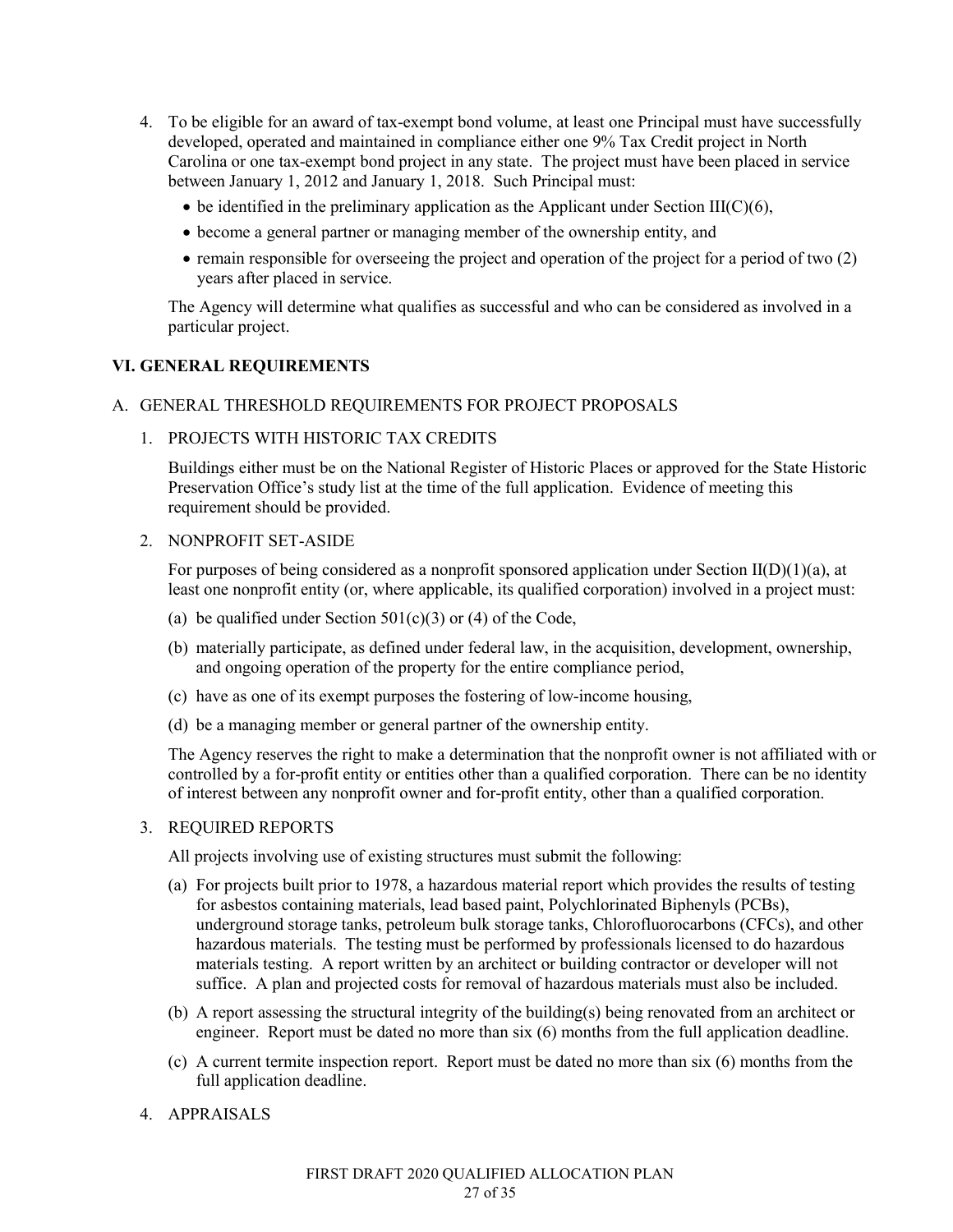The Agency will not allow the project budget to include more for land or lease costs than the lesser of its appraised market value or the purchase or lease price. Applicants must submit with the full application a real estate "as is" appraisal that is a) dated no more than six (6) months from the full application deadline, b) prepared by an independent, state certified appraiser and c) complies with the Uniform Standards of Professional Appraisal Practice. The appraisal must encompass all parcels that comprise the project. Comparable properties used in the appraisal must be in reasonable proximity to the project. The Agency may order an additional appraisal with costs to be paid by the Applicant. Appraisals for rehabilitation and adaptive re-use projects must break out the land and building values from the total value.

# 5. CONCENTRATION

Projects cannot be in areas of minority and low-income concentration (measured by comparing the percentage of minority and low-income households in the site's census tract with the community overall). The Agency may make an exception for projects in economically distressed areas which have community revitalization plans with public funds committed to support the effort.

# 6. DISPLACEMENT

For rehabilitation projects and in every other instance of tenant displacement, including temporary, the Applicant must supply with the full application a plan describing how displaced persons will be relocated, including a description of the costs of relocation. The owner is responsible for all relocation expenses, which must be included in the project's development budget. Owners must also comply with the Uniform Relocation Assistance and Real Property Acquisition Policies Act of 1970, as revised in 49 C.F.R. Part 24.

### 7. FEASIBILITY

The Agency will not allocate tax credits or RPP funding to applications that may have difficulty being completed or operated for the compliance period. Examples include projects that may not secure an equity investment or a Principal that has inadequate capacity to successfully carry out the development process.

# 8. SMOKE-FREE HOUSING

Owners must prohibit smoking in all indoor common areas, individual living areas (including patios and balconies), and within 25 feet of building entries or ventilation intakes. A non-smoking clause must be included in the lease for each household.

# B. UNDERWRITING THRESHOLD REQUIREMENTS

The following minimum financial underwriting requirements apply to all projects. Projects that cannot meet these minimum requirements, as determined by the Agency, will not receive tax credits or RPP funding. Any documentation required as part of the application must be dated and be within 6 months of the application deadline, unless otherwise stated.

# 1. LOAN UNDERWRITING STANDARDS

- (a) Projects applying for tax credits only will be underwritten with rents escalating at two percent (2%) and operating expenses escalating at three percent (3%).
- (b) All projects will be underwritten assuming a constant seven percent (7%) vacancy and must reflect a 1.15 Debt Coverage Ratio (DCR) for twenty (20) years.
- (c) Applications requesting RPP funds must use current Low HOME rents for fifteen percent (15%) of the total units (spread proportionally through all bedroom types) and may be required to comply with HOME program requirements, including 42 U.S.C. 12701 et seq., 24 C.F.R. Part 92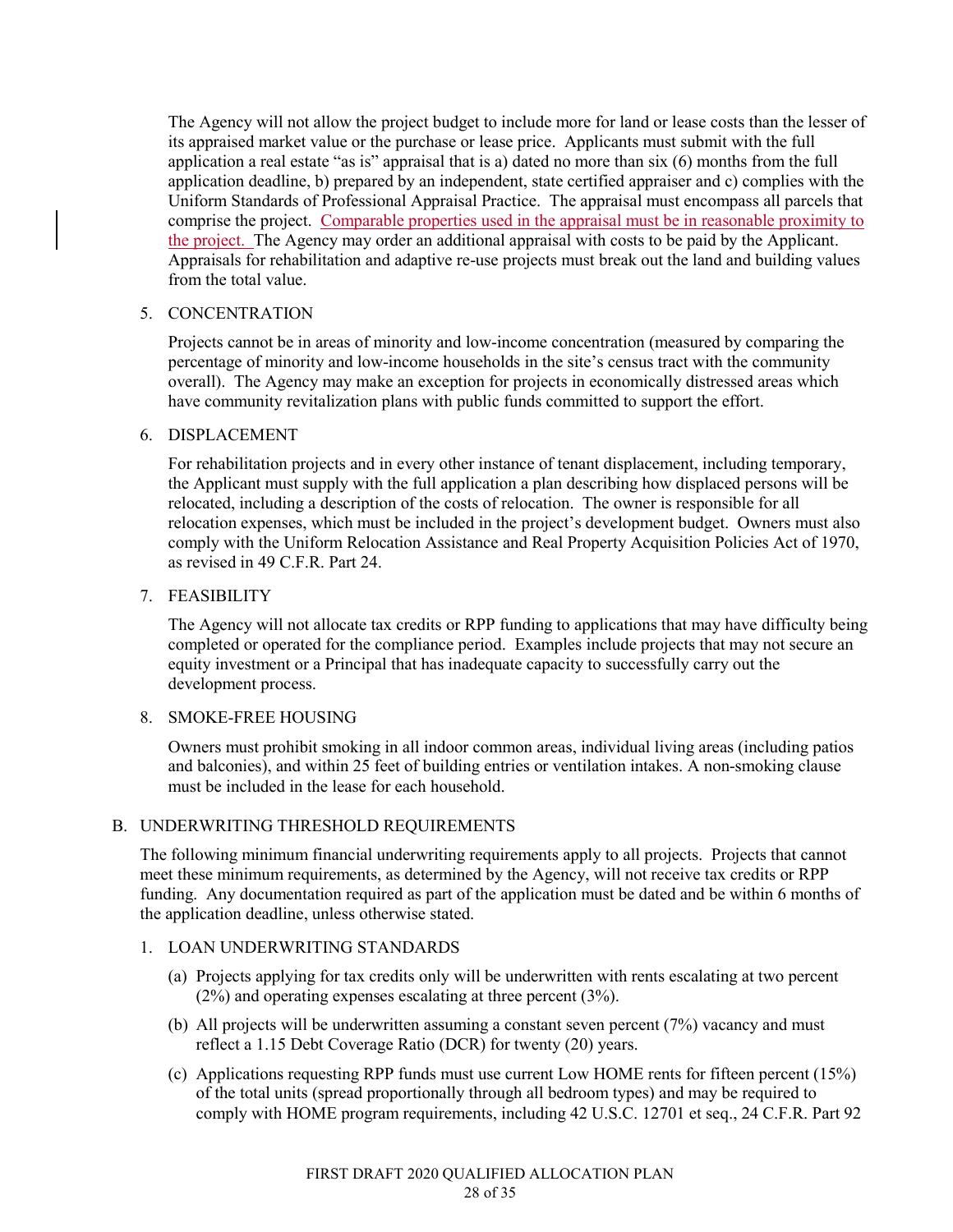and all relevant administrative guidance. Projects awarded RPP funds must also comply with the RPP Guidelines in **Appendix G** (incorporated herein by reference).

(d) The Agency may determine that the interest rate on a loan must be reduced where an application shows an excessive amount accruing towards a balloon payment.

### 2. OPERATING EXPENSES

- (a) New construction (excluding adaptive re-use): minimum of \$3,600 per unit per year not including taxes, reserves and resident support services.
- (b) Renovation (includes rehabilitation and adaptive re-use): minimum of \$3,800 per unit per year not including taxes, reserves and resident support services. For projects with RD loans, the operating expenses will be based upon the current RD approved operating budget.
- (c) The proposed management agent (or management staff if there is an identity of interest) must sign a statement (to be submitted with the full application) agreeing that the operating expense projections are reasonable.

#### 3. EQUITY PRICING

- (a) Projects will be underwritten using Applicants proposed equity pricing. Pricing above \$0.94 will require a commitment letter from a syndicator or investor with as much detail as is possible. At a minimum, the letter should include the equity pricing, total capital contribution amount, estimated pay-in schedule and any reserve requirements. Should an Applicant receive an allocation of tax credits and fail to receive equity pricing at least equal to the pricing used in the awarded application, any equity shortfall will be the responsibility of the Applicant. The Agency will not approve an increase of the rents stated in the awarded application to support additional debt to cover the equity shortfall.
- (b) Equity should be calculated net of any syndication fees. Bridge loan interest typically incurred by the syndicator to enable an up front payment of equity should not be charged to the project directly, but be reflected in the net payment of equity. Equity should be based on tax credits to be used by the investor(s), excluding those allocated to the Principals unless these entities are making an equity contribution in exchange for the tax credits.

### 4. RESERVES

(a) Rent-up Reserve: Required for all except tax-exempt bond projects. A reasonable amount must be established based on the projected rent-up time considering the market and target population, but in no event shall be less than \$300 per unit. These funds must be available to the management agent to pay rent-up expenses incurred in excess of rent-up expenses budgeted for in the PDC description. The funds are to be deposited in a separate bank account and evidence of such transaction provided to the Agency ninety (90) days prior to the expected placed in service date. All funds remaining in the rent-up reserve at the time the project reaches ninety-three (93%) occupancy must be transferred to the project replacement reserve account.

For those projects receiving loan funds from RD, the 2% initial operating and maintenance capital established by RD will be considered the required rent-up reserve deposit.

(b) Operating Reserve: Required for all projects except those receiving loan funds from RD. The operating reserve will be the greater of a) \$1,500 per unit or b) six month's debt service and operating expenses (four months for tax-exempt bond projects), and must be maintained for the duration of the extended use period.

The operating reserve can be funded by deferring the developer fees of the project. If this method is utilized, the deferred amounts owed to the developer can only be repaid from cash flow if all required replacement reserve deposits have been made. For tax credit projects where no RPP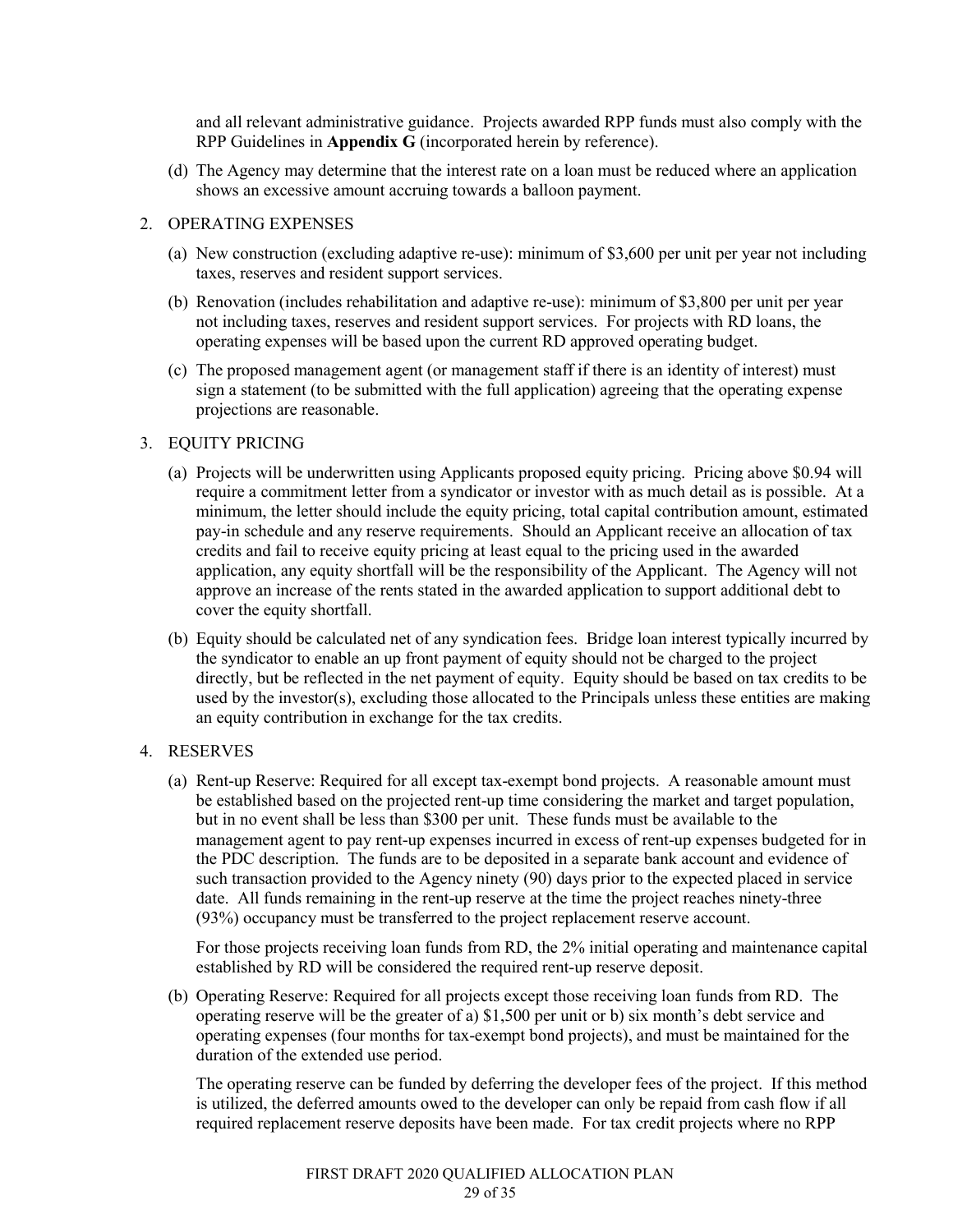loan applies, the operating reserve can be capitalized by an equity pay in up to one year after certificate of occupancy is received. This will be monitored by the Agency. This reserve must stay with the project at the time of investor exit.

(c) Replacement Reserve: All new construction projects must budget replacement reserves of \$250 per unit per year. Rehabilitation and adaptive re-use projects must budget replacement reserves of \$350 per unit per year. The replacement reserve must be capitalized from the project's operations, escalating by four percent (4%) annually. This reserve must stay with the project at the time of investor exit.

In both types of renovation projects mentioned above, the Agency reserves the right to increase the required amount of annual replacement reserves if the Agency determines such an increase is warranted after a detailed review of the project's physical needs assessment.

For those projects receiving RD loan funds, the required funding of the replacement reserve will be established, administered and approved by RD.

### 5. DEFERRED DEVELOPER FEES (NEGATIVE 2 POINTS)

Developer fees can be deferred to cover a gap in funding sources as long as:

- (a) the entire amount will be paid within fifteen years and meets the standards required by the IRS to stay in basis,
- (b) the deferred portion does not exceed fifty percent (50%) of the total amount as of the full application, and
- (c) payment projections do not negatively impact the operation of the project.

Each of these will be determined by the Agency. Nonprofit organizations must include a resolution from the Board of Directors allowing such a deferred payment obligation to the project. The developer may not charge interest on the deferred amount in excess of the long term AFR.

Deferment of more than twenty-five (25%) of the total developer fee will result in a deduction of 2 points.

### 6. FINANCING COMMITMENT

- (a) For all projects proposing private permanent financing, a letter of intent is required (see **Appendix E**). This letter must be on lender's letterhead, must clearly state the term of the permanent loan is at least fifteen (15) years, how the interest rate will be indexed and the current rate at the time of the letter, the amortization period, any prepayment penalties, anticipated security interest in the property, and lien position. The interest rate must be fixed and no balloon payments may be due for fifteen years.
- (b) For all projects proposing public permanent financing, binding commitments on lender's letterhead are required to be submitted by the full application deadline (see **Appendix E**). Local governments also must identify the source of funding (e.g. HOME, trust fund). All loans must have a fixed interest rate and no balloon payments for at least fifteen (15) years after project completion. A binding commitment is defined as a letter, resolution or binding contract from a unit of government. The same terms described for the letter of intent (using the format approved by the Agency) from a private lender must be included in the commitment.
- (c) The Agency may request a letter from a construction lender documenting the loan amount, interest rate, and any origination fees.
- (d) Any Owner Investment listed as a source cannot exceed \$10,000.
- (e) Applications may only include one set of proposed funding sources; the Agency will not consider multiple financial scenarios. A project will be ineligible for allocation if any of the listed funding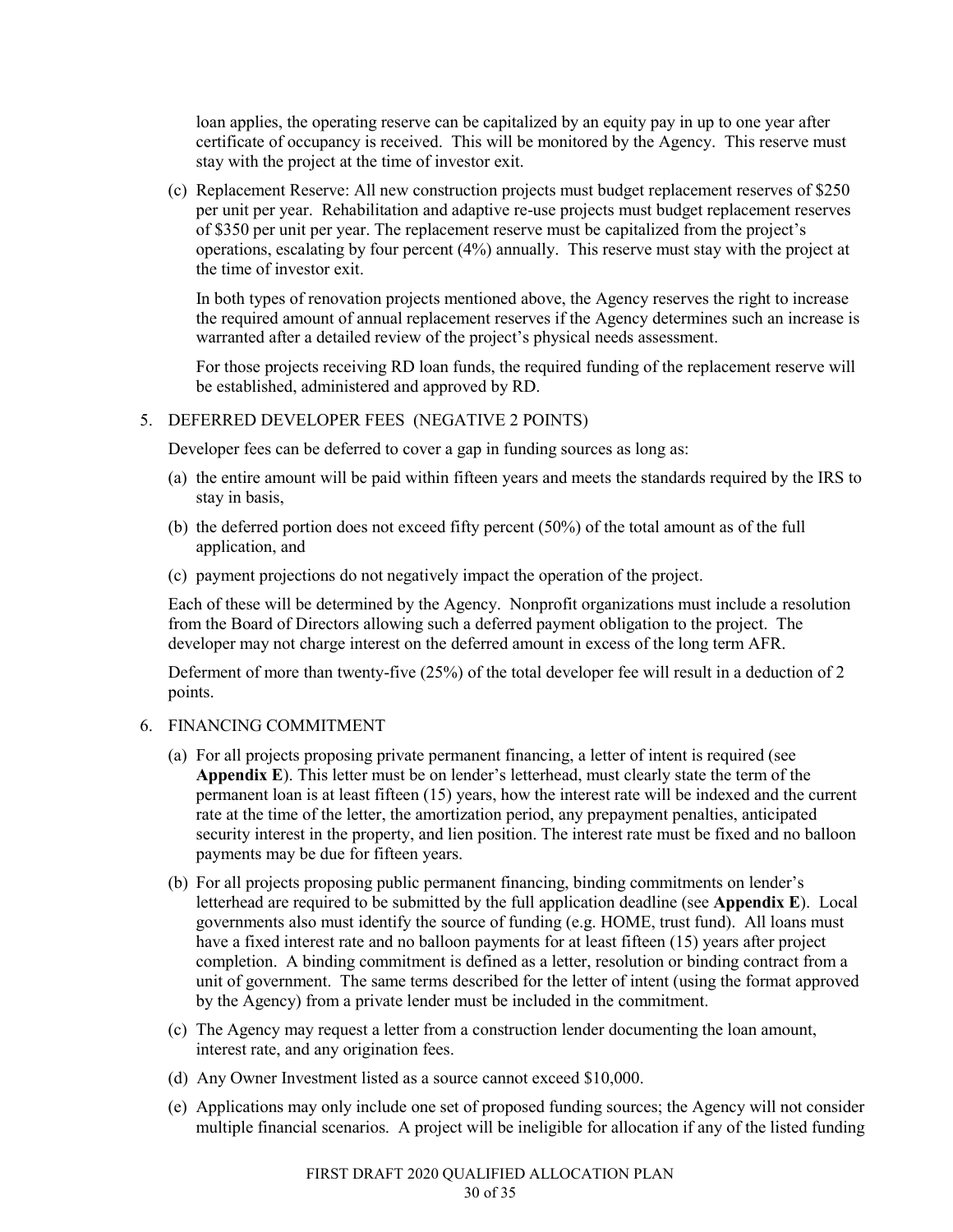sources will not be available in an amount or under the terms described in the application. The Agency may waive this limitation if the project otherwise demonstrates financial feasibility. Project cash flow may not be used as a source of funds.

#### 7. DEVELOPER FEES

- (a) Developer fees shall be up to \$13,5000 per unit for new construction projects and twenty-eight point five percent (28.5%) of PDC line item 4 for rehabilitation projects, both being set at award.
- (b) Notwithstanding the amount calculated in subsection (7)(a), the developer fee for any project shall be a maximum of \$1,3500,000 (the maximum for projects with tax-exempt bonds is \$2,7600,000).
- (c) Contractor general requirements shall be limited to six percent (6%) of hard costs.
- (d) Contractor profit and overhead shall be limited to ten percent (10%) (8% profit, 2% overhead) of total hard costs, including general requirements.
- (e) Where an identity of interest exists between the owner and contractor, the contractor profit and overhead shall be limited to eight percent (8%) (6% profit, 2% overhead).

#### 8. CONSULTING FEES

The total amount of any consulting fees and developer fees shall be no more than the maximum developer fee allowed to that project.

#### 9. ARCHITECTS' FEES

The architects' fees, including design and inspection fees, shall be limited to three percent (3%) of the total hard costs plus general requirements, overhead, profit and construction contingency (total of lines 2 through 10 on the PDC description). This amount does not include engineering costs.

#### 10. INVESTOR SERVICES FEES

Investor services fees must be paid from net cash flow and not be calculated into the minimum debt coverage ratio.

### 11. PROJECT CONTINGENCY FUNDING

All new construction projects shall have a hard cost contingency line item of five percent (5%) of total hard costs, including general requirements, contractor profit and overhead. Rehabilitation and adaptive re-use projects shall include a hard cost contingency line item of ten percent (10%) of total hard costs.

### 12. PROJECT OWNERSHIP

There must be common ownership between all units and buildings within a single project for the duration of the compliance period.

### 13. SECTION 8 PROJECT-BASED RENTAL ASSISTANCE

For all new construction projects that propose to utilize Section 8 project-based rental assistance, the Agency will underwrite the rents according to the tax credit and HOME limits. These limits are based on data published annually by HUD. If the Section 8 contract administrator is willing to allow rents above these limits, the project may receive the additional revenue in practice, but Agency underwriting will use the lower revenue projections regardless of the length of the Section 8 contract.

Given the uncertainty of long-term federal commitment to Section 8 rental assistance, the Agency considers underwriting to the more conservative revenue levels to best serve the project's long-term financial viability.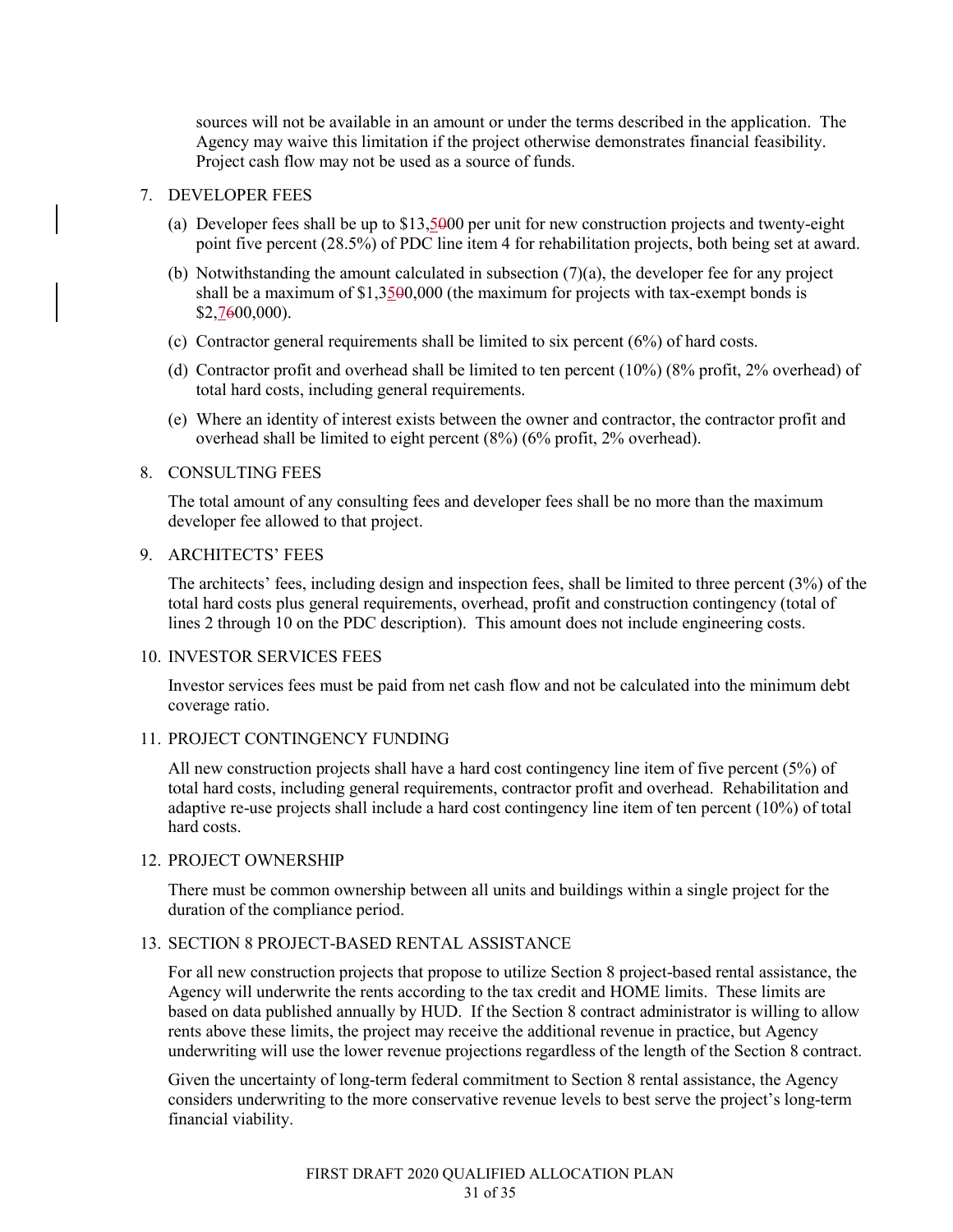### 14. WATER, SEWER, AND TAP FEES

Any water, sewer, and tap fees charged to the project must be entered on a separate line item of the PDC description. Applications must provide letters from local provider(s) documenting either the amounts or if no fees will be charged.

# **VII. POST-AWARD PROCESSES AND REQUIREMENTS**

### A. ALLOCATION TERMS AND REVOCATION

- 1. At any time between award and issuance of IRS Form 8609, owners must have approval from the Agency prior to:
	- (a) changing the anticipated or final sources (amount, terms, or provider), including equity;
	- (b) increasing the anticipated or final uses by more than two percent (2%);
	- (c) altering the designs approved by
		- the Agency at full application, or
		- local building code office,

including amenities, site layout, floor plans and elevations (Approved Design);

- (d) starting construction, including sitework;
- (e) increasing rents for new construction low-income units;
- (f) increasing rents for rehabilitation low-income units above existing rents at time of award (rents shown in the approved application can be instituted once rehabilitation is complete);
- (g) occupying units;
- $\frac{(\text{gh})}{(\text{gh})}$  any other change to the awarded application.

At its discretion, the Agency can request any documentation related to project costs. If an increase in uses or design alteration is due to a local government requirement, owners do not need prior approval but rather must provide the Agency with prompt written notice. Failure to comply with a requirement of this subsection may result in a fine of up to \$25,000, revocation of the reservation or allocation, future disqualification under Section IV(D)(3) of any Principal involved, or other recourse available to the Agency.

- 2. Ownership entities must submit a completed carryover agreement and expend at least ten percent (10%) of the project's reasonably expected basis, both by dates to be determined by the Agency.
- 3. IRS Form 8609 will not be issued until:
	- (a) submission of a Final Cost Certification by an independent auditor that complies with the Agency's requirements;
	- (b) the owner documents attendance at an Agency sponsored or approved tax credit compliance seminar sponsored within the previous 12 months (see **Appendix C** for list of approved seminars); the management agent documents attendance at an Agency sponsored tax credit compliance seminar within the previous 12 months;
	- (c) monitoring fees have been paid;
	- (d) the project has been built according to the Approved Design;
	- (e) the Agency determines the project has adhered to all representations made in the approved application and will meet all relevant Plan requirements;
	- (f) documentation of the ownership entity having paid all applicable state and local taxes for the most recent year due; and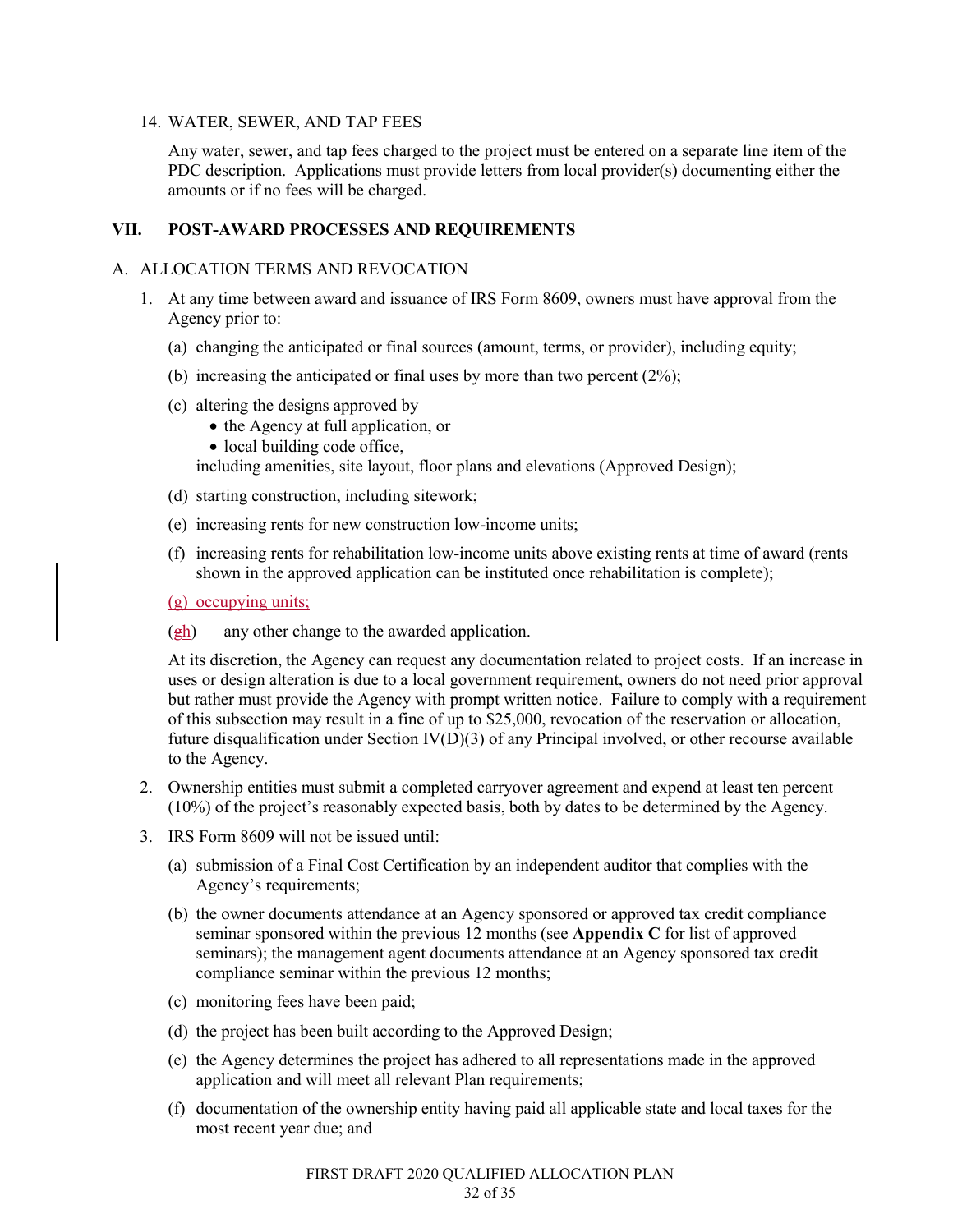- (g) submission of a listing of the name and address for all contractors and subcontractors indicating if there exists an identity of interest with the Owner and a statement from each representing the entity will comply with all applicable employment rules and regulations.
- 4. The actual tax credits allocated will be the lesser of the tax credits reserved, the applicable rate multiplied by qualified basis (as approved by the Agency), or the amount determined by the Agency pursuant to its evaluation as required under Section 42(m)(2) of the Code. Projects will be required to elect a project-based allocation. An allocation does not constitute a representation or warranty by the Agency or Committee that the ownership entity or its owners will qualify for the tax credits. The Agency's interpretation of the Code, regulations, notices, or other guidance is not binding on the federal government.
- 5. Owners must record, prior to all other liens against the property in the registry of deeds in the county where the project is located, a thirty (30) year Declaration of Land Use Restrictive Covenants for Low-Income Housing Tax Credits (Extended Use Agreement) stating the owner will not apply for relief under Section 42(h)(6)(E)(i)(II) of the Code and will comply with other requirements under the Code, Plan, other relevant statutes and regulations, and all representations made in the approved application. The Extended Use Agreement also may contain other provisions as determined by the Agency. The owner must have good and marketable title and obtain the consent of any prior recorded lienholder (other than for construction financing) to be bound by the Extended Use Agreement terms. Owners may not claim tax credits in any taxable year unless the Extended Use Agreement is in effect and appropriately recorded.
- 6. The Agency may revoke an allocation if the owner fails to implement all representations in the approved application. In addition to the terms of Section VII(A)(1), owners will acknowledge that the following constitute conditions to their allocation:
	- (a) accuracy of all representations made to the Agency, including application uploads,
	- (b) adherence to the Plan and all applicable federal, state and local laws and ordinances, including the Code and Fair Housing Act,
	- (c) provision and maintenance of amenities for the benefit of the tenants, and
	- (d) not incurring a penalty under N.C.G.S. § 105-236 for failure to file a return, failure to pay taxes, or having a large tax deficiency (as defined under N.C.G.S. § 105-236). The Agency may request documentation demonstrating all project related taxes have been paid.

An owner's or project's failure to comply with all such conditions without written authorization from the Agency will entitle the Agency, in its discretion, to deem the allocation to be cancelled by mutual consent. After any such cancellation, the owner will acknowledge that neither it nor the project will have any right to claim tax credits pursuant to the allocation. The Agency reserves the right, in its discretion, to modify or waive any such failed condition.

# B. COMPLIANCE MONITORING

- 1. Owners must comply with Section 42 of the Code, IRS regulations, rulings, procedures, decisions and notices, state statutes, the Fair Housing Act, state laws, local codes, Agency loan documents, **Appendix F** (incorporated herein by reference), and any other legal requirements. The Agency may treat any failure to do so as a violation of the Plan.
- 2. The Agency will adopt and revise standards, policies, procedures, and other requirements in administering the tax credit program. Examples include training and online reporting. Owners must comply with all such requirements regardless of whether or not they expressly appear in the Plan or **Appendix F**. The Agency will have access to any project information, including physical access to the property, all financial records and tenant information.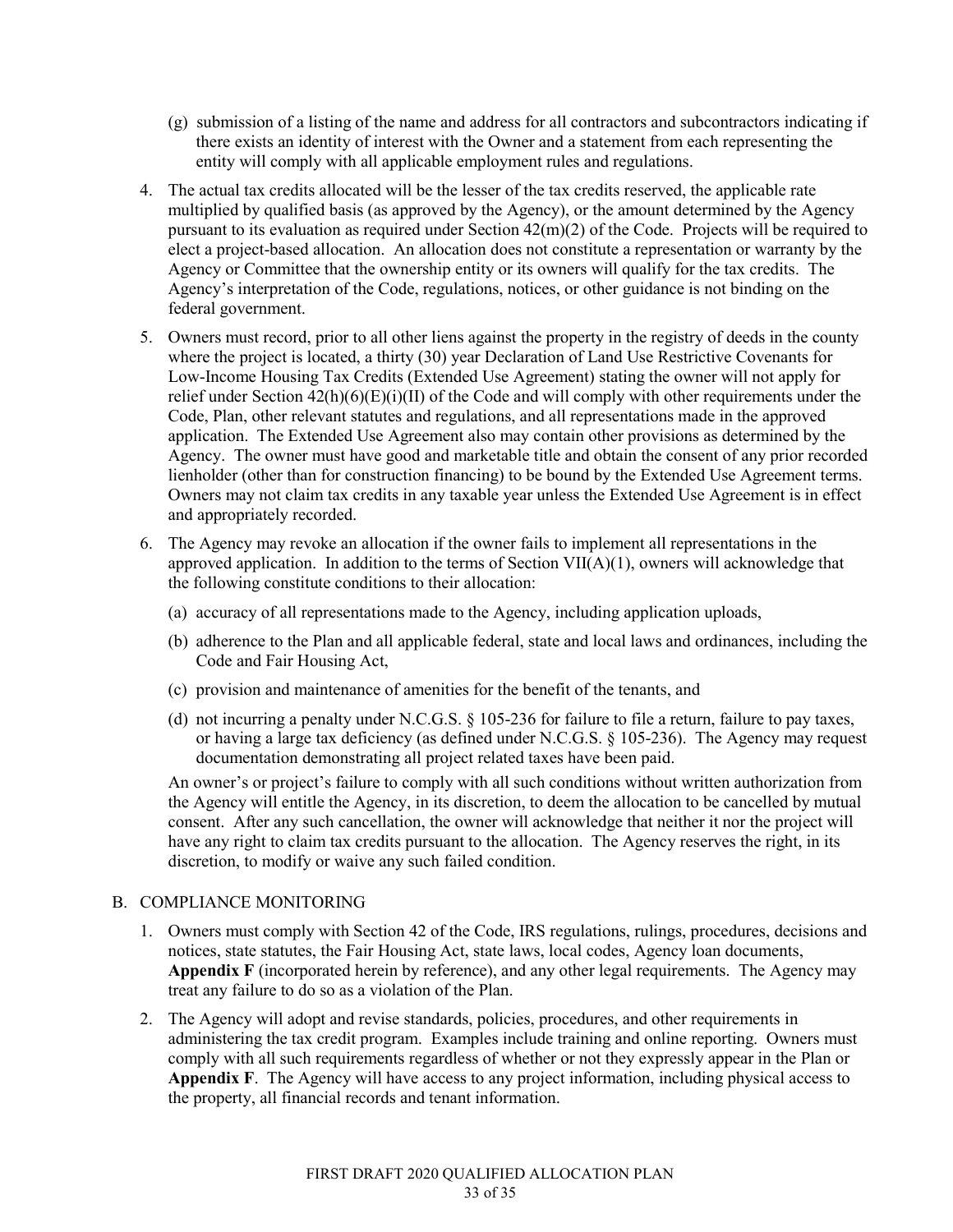# **VIII. DEFINITIONS**

The terms listed below will be defined in the Plan as indicated below regardless of capitalization, unless the context clearly indicates otherwise. Terms used in the Plan but not defined below will have the same meaning as under the Code and IRS regulations.

4% Tax Credit: Low-income housing tax credits available pursuant to Section 42(h)(4) of the Code.

9% Tax Credit: Low-income housing tax credits available for allocation under the state's volume cap pursuant to Section 42(h)(3) of the Code.

Affiliate: As to any person or entity (i) any entity of which a majority of the voting interest is owned by such person or entity, (ii) any person or entity directly or indirectly controlling (10% or more) such person or entity, (iii) any person or entity under direct or indirect common control with any such person or entity, or (iv) any officer, director, employee, manager, stockholder (10% or more), partner or member of any such person or entity or of any person or entity referred to in the preceding clauses (i), (ii) or (iii).

Applicant: The entity considered under Section III(C)(6).

Choice-Limiting Activity: Includes leasing or disposition of real property and any activity that will result in a physical change to the property, including acquisition, demolition, movement, rehabilitation, conversion, repair, or construction.

Developer: Any individual or entity responsible for initiating and controlling the development process and ensuring that all, or any material portion of all, phases of the development process are accomplished. Furthermore, the developer is the individual or entity identified as such in the Ownership Entity Agreement and any and all Development Fee Agreements.

Entity: Without limitation, any general partnership, limited partnership, limited liability company, corporation, joint venture, trust, business trust, cooperative, association, public agency or other entity, other than a human being.

Management Agent: Individual(s) or Entity responsible for the day to day operations of the project, which may or may not be related to the Owner(s) or ownership entity.

Market-Rate Units: Units that are not subject to tax credit restrictions; does not include manager units.

Material Participation: Involvement in the development and operation of the project on a basis which is regular, continuous and substantial throughout the compliance period as defined in Code Sections 42 and 469(h) and the regulations promulgated thereunder.

Owner(s): Person(s) or entity(ies) that own an equity interest in the Ownership Entity.

Ownership Entity: The ownership entity to which tax credits and/or any RPP loan funds will be awarded.

Person: Any individual or Entity, and the heirs, executors, administrators, legal representatives, successors and assigns of such Person where the context so requires.

Person with a Disability: An adult who has a permanent physical or mental impairment which substantially limits one or more major life activities as further defined in North Carolina's Persons with Disabilities Protection Act (N.C.G.S. § 168A-3 (7a)).

Person who is Homeless: An adult who is living in places not meant for habitation (such as streets, cars, parks), emergency shelter, or in transitional or temporary housing but originally came from a place not meant for habitation or emergency shelter.